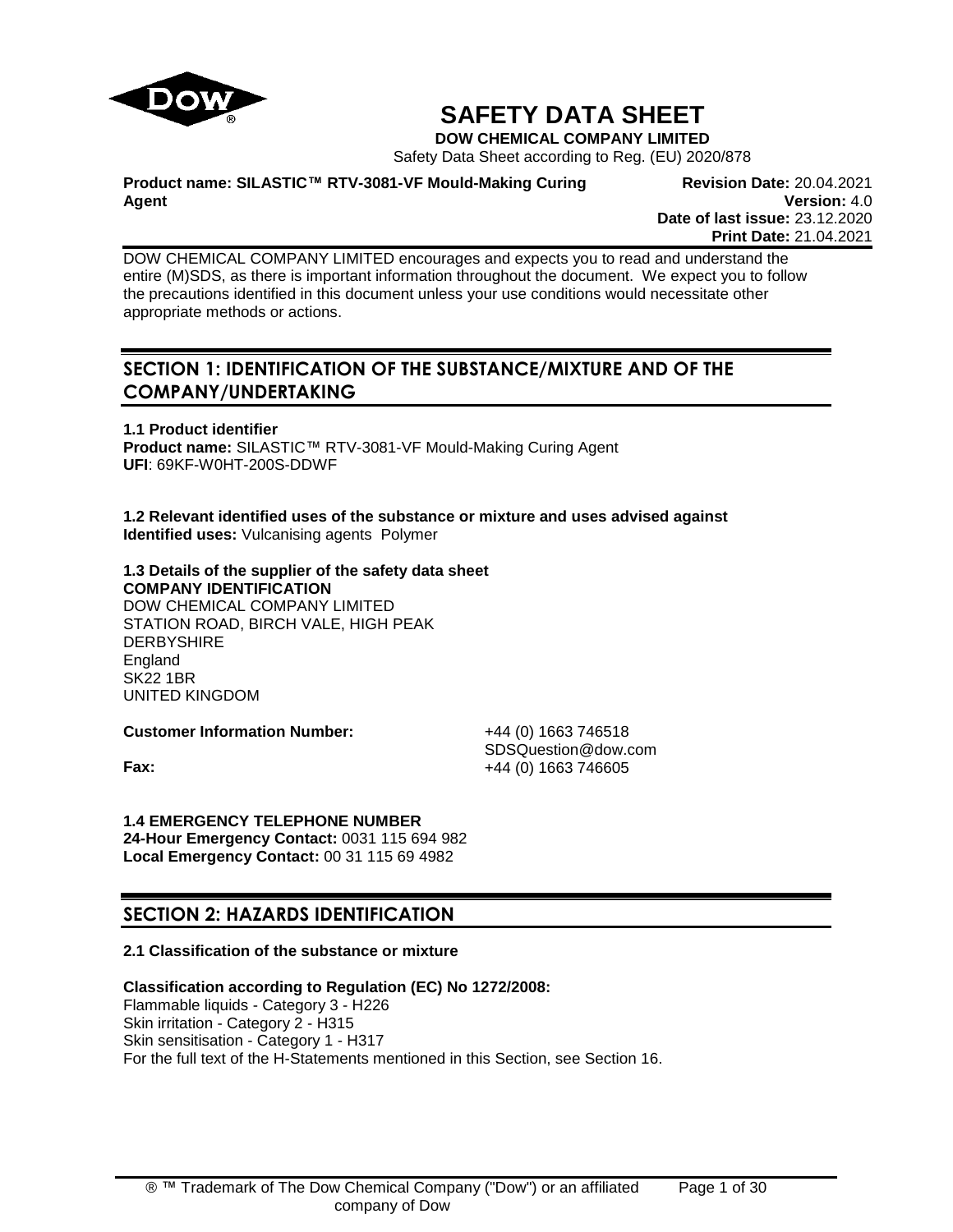## **2.2 Label elements**

**Labelling according to Regulation (EC) No 1272/2008:**

## **Hazard pictograms**



## **Signal word: WARNING**

#### **Hazard statements**

| H <sub>226</sub> | Flammable liquid and vapour.         |
|------------------|--------------------------------------|
| H315             | Causes skin irritation.              |
| H317             | May cause an allergic skin reaction. |

## **Precautionary statements**

| P <sub>210</sub>        | Keep away from heat, hot surfaces, sparks, open flames and other ignition sources.<br>No smoking.    |
|-------------------------|------------------------------------------------------------------------------------------------------|
| P <sub>261</sub>        | Avoid breathing dust, fume, gas, mist, vapours and/or spray.                                         |
| P <sub>264</sub>        | Wash skin thoroughly after handling.                                                                 |
| P <sub>280</sub>        | Wear protective gloves/ protective clothing/ eye protection/ face protection/ hearing<br>protection. |
| $P303 + P361$<br>+ P353 | IF ON SKIN (or hair): Take off immediately all contaminated clothing. Rinse skin with<br>water.      |
| P370 + P378             | In case of fire: Use dry sand, dry chemical or alcohol-resistant foam to extinguish.                 |
| <b>Contains</b>         | Bis[(2-ethyl-2,5-dimethylhexanoyl)oxy](dimethyl)stannane; Methyltrimethoxysilane                     |

## **2.3 Other hazards**

Static-accumulating flammable liquid.

This product contains no substances assessed to be PBT or vPvB at levels of 0.1% or higher.

Endocrine disrupting properties

| Environment:  | The substance/mixture does not contain components considered to have<br>endocrine disrupting properties according to REACH Article 57(f) or Commission<br>Delegated regulation (EU) 2017/2100 or Commission Regulation (EU) 2018/605<br>at levels of 0.1% or higher. |
|---------------|----------------------------------------------------------------------------------------------------------------------------------------------------------------------------------------------------------------------------------------------------------------------|
| Human Health: | The substance/mixture does not contain components considered to have<br>endocrine disrupting properties according to REACH Article 57(f) or Commission<br>Delegated regulation (EU) 2017/2100 or Commission Regulation (EU) 2018/605                                 |
|               | at levels of 0.1% or higher.                                                                                                                                                                                                                                         |

## **SECTION 3: COMPOSITION/INFORMATION ON INGREDIENTS**

**Chemical nature:** Organotin compound **3.2 Mixtures**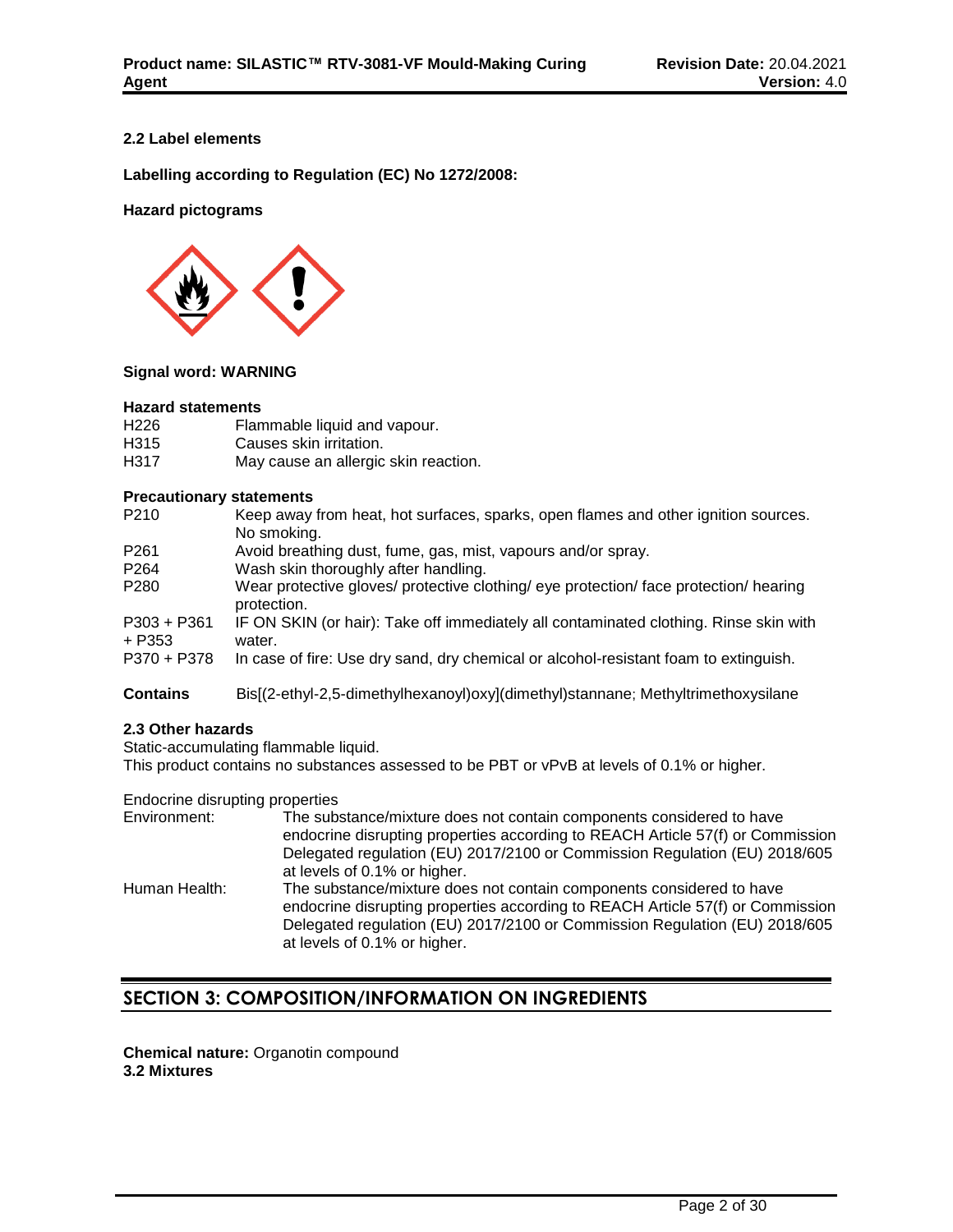This product is a mixture.

| <b>CASRN/</b><br>EC-No./                                                    | <b>REACH</b><br><b>Registration</b> | <b>Concentration</b>                                      | Component                                       | <b>Classification:</b><br><b>REGULATION (EC) No</b>                                                                                                                                                                                                                                                                              |
|-----------------------------------------------------------------------------|-------------------------------------|-----------------------------------------------------------|-------------------------------------------------|----------------------------------------------------------------------------------------------------------------------------------------------------------------------------------------------------------------------------------------------------------------------------------------------------------------------------------|
| Index-No.                                                                   | <b>Number</b>                       |                                                           |                                                 | 1272/2008                                                                                                                                                                                                                                                                                                                        |
| <b>CASRN</b><br>68928-76-7<br>EC-No.<br>273-028-6<br>Index-No.              |                                     | 01-2120770324-57  >= 12.0 - <= 17.0 %   Bis[(2-ethyl-2,5- | dimethylhexanoyl)o<br>xy](dimethyl)stanna<br>ne | Acute Tox. 4; H302<br>Skin Irrit. 2; H315<br>Skin Sens. 1A; H317<br>Aquatic Chronic 3; H412<br>Acute toxicity estimate<br>Acute oral toxicity:<br>892 mg/kg<br>Acute dermal toxicity:<br>> 2,000 mg/kg                                                                                                                           |
| <b>CASRN</b><br>1185-55-3<br>EC-No.<br>214-685-0<br>Index-No.               | 01-2119517436-40                    | $>= 8.0 - \le 11.0 %$                                     | Methyltrimethoxysil<br>ane                      | Flam. Liq. 2; H225<br>Skin Sens. 1B; H317<br>Acute toxicity estimate<br>Acute oral toxicity:<br>11,685 mg/kg<br>Acute inhalation toxicity:<br>> 7605 ppm, 6 Hour,<br>vapour<br>Acute dermal toxicity:<br>$> 9,500$ mg/kg                                                                                                         |
| <b>CASRN</b><br>78-10-4<br>EC-No.<br>201-083-8<br>Index-No.<br>014-005-00-0 | 01-2119496195-28                    | $>= 3.3 - 4.2 \%$                                         | tetraethyl silicate                             | Flam. Liq. 3; H226<br>Acute Tox. 4; H332<br>Eye Irrit. 2; H319<br><b>STOT SE 3; H335</b><br>(Respiratory system)<br>Acute toxicity estimate<br>Acute oral toxicity:<br>$> 2,500$ mg/kg<br>Acute inhalation toxicity:<br>10 mg/l, 4 Hour, dust/mist<br>> 16.8 mg/l, 4 Hour,<br>dust/mist<br>Acute dermal toxicity:<br>5,878 mg/kg |
| <b>CASRN</b><br>67-56-1<br>EC-No.<br>200-659-6<br>Index-No.<br>603-001-00-X |                                     | $>= 0.15 - \le 0.26$ % methanol                           |                                                 | Flam. Liq. 2; H225<br>Acute Tox. 3; H301<br>Acute Tox. 3; H331<br>Acute Tox. 3; H311<br><b>STOT SE 1; H370</b><br>(Eyes, Central nervous<br>system)<br>specific concentration limit                                                                                                                                              |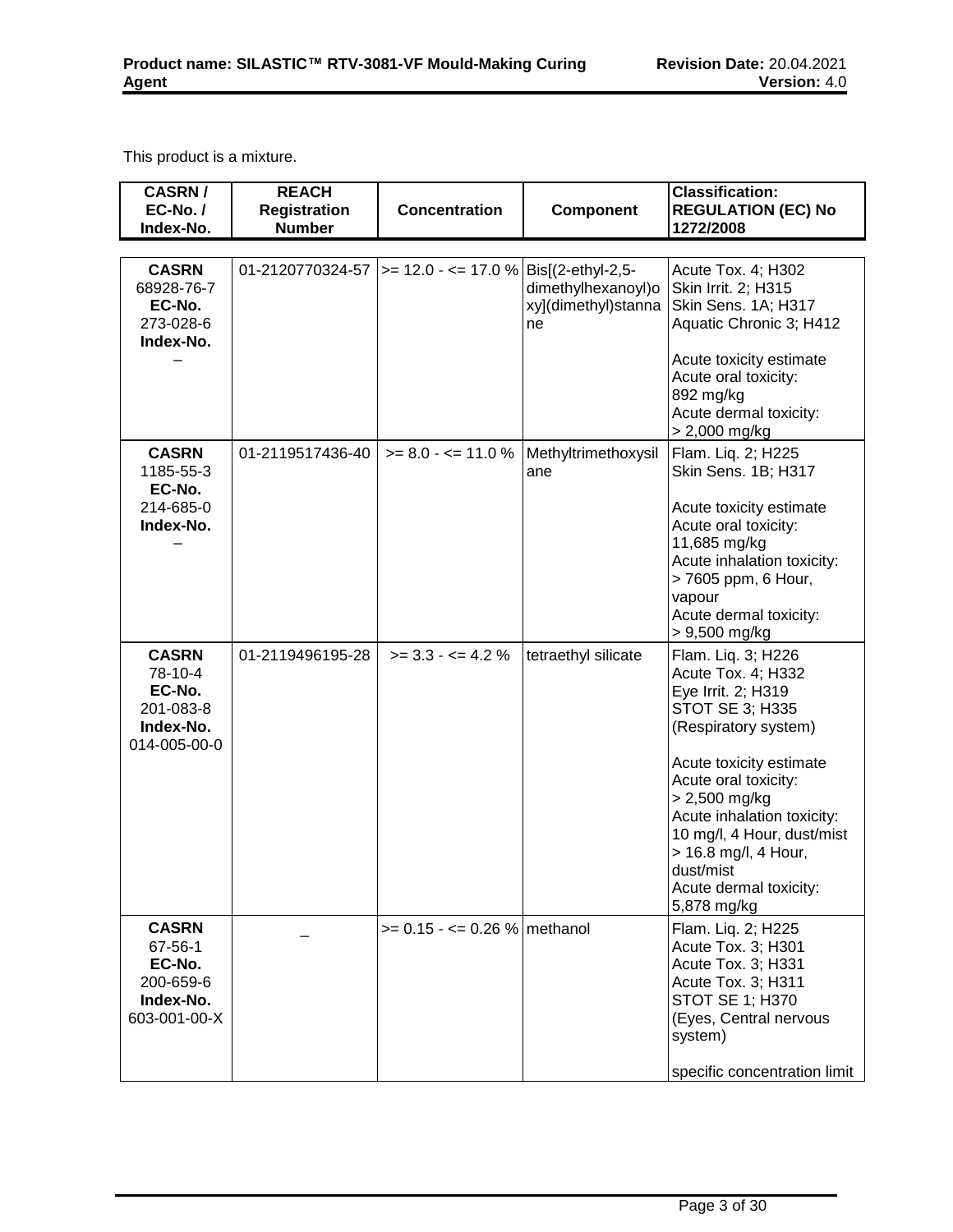|                                                               |                                          |        | <b>STOT SE 1; H370</b><br>$>= 10 \%$<br><b>STOT SE 2; H371</b><br>$3 - 10\%$                                                                                                      |
|---------------------------------------------------------------|------------------------------------------|--------|-----------------------------------------------------------------------------------------------------------------------------------------------------------------------------------|
|                                                               |                                          |        | Acute toxicity estimate<br>Acute oral toxicity:<br>$> 5,000$ mg/kg<br>340 mg/kg<br>Acute inhalation toxicity:<br>3 mg/l, 4 Hour, vapour<br>Acute dermal toxicity:<br>15,800 mg/kg |
| <b>CASRN</b><br>1112-39-6<br>EC-No.<br>214-189-4<br>Index-No. | $>= 0.08 - \le 0.14$ % Dimethyldimethoxy | silane | Flam. Liq. 2; H225<br>Repr. 2; H361<br>Acute toxicity estimate<br>Acute oral toxicity:<br>$> 2,000 - 5,000$ mg/kg<br>Acute inhalation toxicity:<br>> 4.7 mg/l, 4 Hour, vapour     |

For the full text of the H-Statements mentioned in this Section, see Section 16.

## **SECTION 4: FIRST AID MEASURES**

#### **4.1 Description of first aid measures General advice:**

First Aid responders should pay attention to self-protection and use the recommended protective clothing (chemical resistant gloves, splash protection). If potential for exposure exists refer to Section 8 for specific personal protective equipment.

**Inhalation:** Move person to fresh air and keep comfortable for breathing. If not breathing, give artificial respiration; if by mouth to mouth use rescuer protection (pocket mask, etc). If breathing is difficult, oxygen should be administered by qualified personnel. Call a physician or transport to a medical facility.

**Skin contact:** Remove material from skin immediately by washing with soap and plenty of water. Remove contaminated clothing and shoes while washing. Seek medical attention if irritation or rash occurs. Wash clothing before reuse. Discard items which cannot be decontaminated, including leather articles such as shoes, belts and watchbands. Suitable emergency safety shower facility should be available in work area.

**Eye contact:** Flush eyes thoroughly with water for several minutes. Remove contact lenses after the initial 1-2 minutes and continue flushing for several additional minutes. If effects occur, consult a physician, preferably an ophthalmologist. Suitable emergency eye wash facility should be available in work area.

**Ingestion:** If swallowed, seek medical attention. Do not induce vomiting unless directed to do so by medical personnel.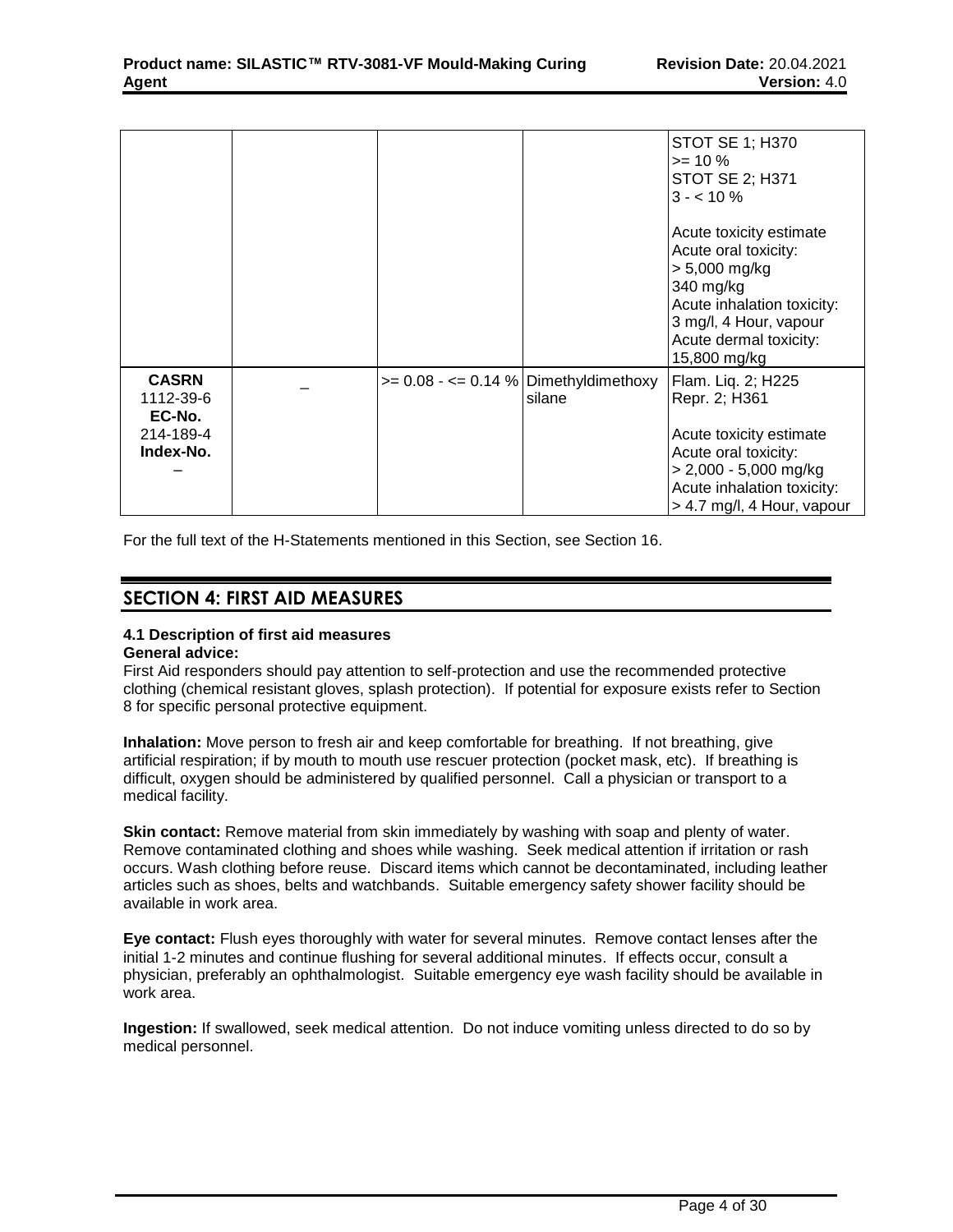## **4.2 Most important symptoms and effects, both acute and delayed:**

Aside from the information found under Description of first aid measures (above) and Indication of immediate medical attention and special treatment needed (below), any additional important symptoms and effects are described in Section 11: Toxicology Information.

### **4.3 Indication of any immediate medical attention and special treatment needed**

**Notes to physician:** Maintain adequate ventilation and oxygenation of the patient. May cause asthma-like (reactive airways) symptoms. Bronchodilators, expectorants, antitussives and corticosteroids may be of help. No specific antidote. Treatment of exposure should be directed at the control of symptoms and the clinical condition of the patient. Skin contact may aggravate preexisting dermatitis. Repeated excessive exposure may aggravate preexisting lung disease.

## **SECTION 5: FIREFIGHTING MEASURES**

## **5.1 Extinguishing media**

**Suitable extinguishing media:** Alcohol-resistant foam. Dry sand. Dry chemical.

**Unsuitable extinguishing media:** High volume water jet. Do not use direct water stream..

#### **5.2 Special hazards arising from the substance or mixture**

**Hazardous combustion products:** Carbon oxides. Silicon oxides. Metal oxides. Nitrogen oxides (NOx).

**Unusual Fire and Explosion Hazards:** Flash back possible over considerable distance.. Exposure to combustion products may be a hazard to health.. Flammable concentrations of vapor can accumulate at temperatures above flash point; see Section 9.. Flammable mixtures may exist within the vapor space of containers at room temperature.. Closed containers may rupture via pressure build-up when exposed to fire or extreme heat.. Vapours may form explosive mixtures with air..

## **5.3 Advice for firefighters**

**Fire Fighting Procedures:** Use water spray to cool unopened containers.. Evacuate area.. Collect contaminated fire extinguishing water separately. This must not be discharged into drains.. Fire residues and contaminated fire extinguishing water must be disposed of in accordance with local regulations.. Contain fire water run-off if possible. Fire water run-off, if not contained, may cause environmental damage.. Use water spray to cool fire exposed containers and fire affected zone until fire is out and danger of reignition has passed.. Do not use a solid water stream as it may scatter and spread fire..

Use extinguishing measures that are appropriate to local circumstances and the surrounding environment. Remove undamaged containers from fire area if it is safe to do so.

**Special protective equipment for firefighters:** In the event of fire, wear self-contained breathing apparatus.. Use personal protective equipment..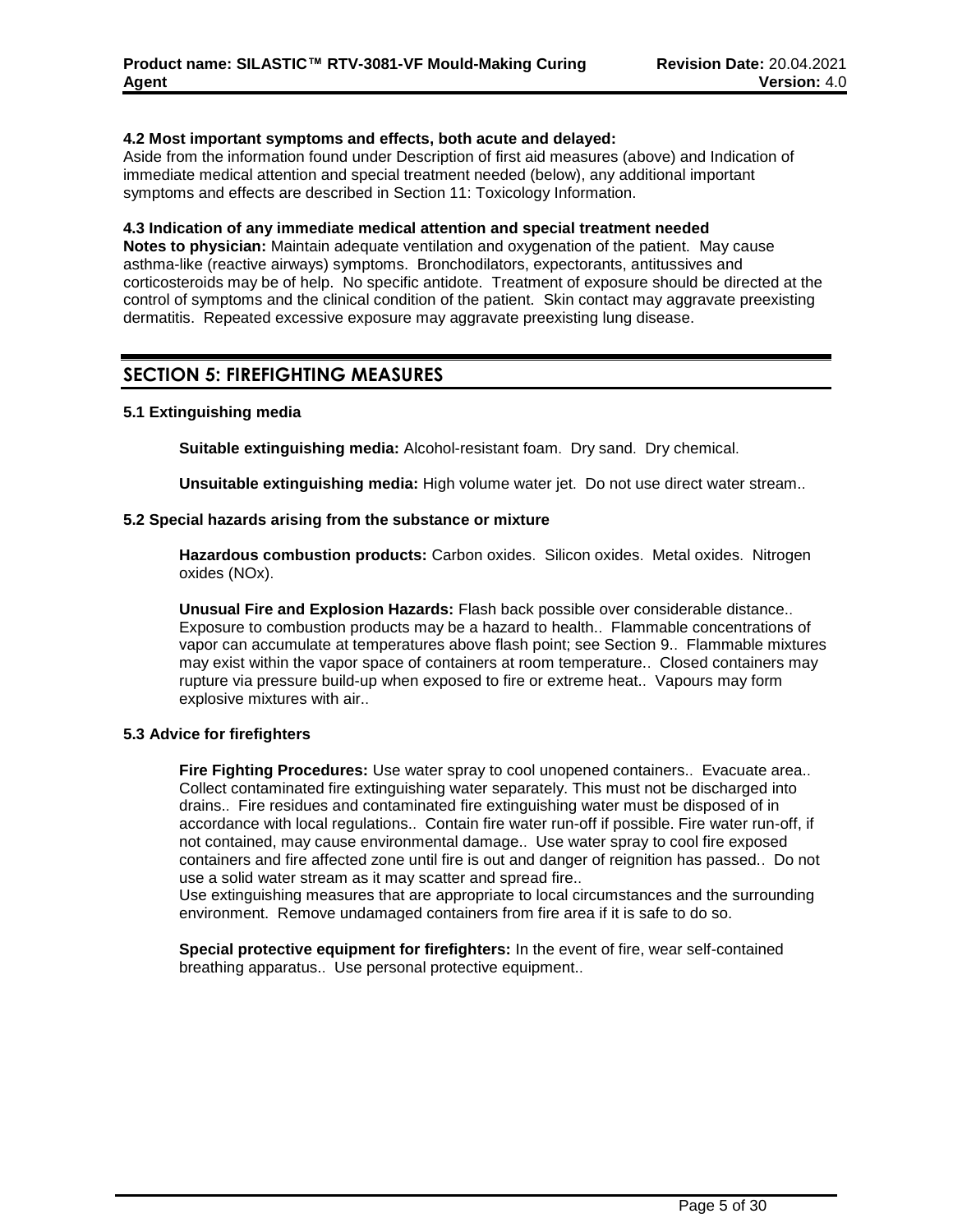## **SECTION 6: ACCIDENTAL RELEASE MEASURES**

**6.1 Personal precautions, protective equipment and emergency procedures:** Remove all sources of ignition. Use personal protective equipment. Eliminate all sources of ignition in vicinity of spill or released vapor to avoid fire or explosion. Ground and bond all containers and handling equipment. Vapor explosion hazard. Keep out of sewers. Follow safe handling advice and personal protective equipment recommendations.

**6.2 Environmental precautions:** Do not release the product to the aquatic environment above defined regulatory levels Prevent further leakage or spillage if safe to do so. Prevent spreading over a wide area (e.g. by containment or oil barriers). Retain and dispose of contaminated wash water. Local authorities should be advised if significant spillages cannot be contained.

**6.3 Methods and materials for containment and cleaning up:** Non-sparking tools should be used. Soak up with inert absorbent material. Suppress (knock down) gases/vapours/mists with a water spray jet. Clean up remaining materials from spill with suitable absorbant. Local or national regulations may apply to releases and disposal of this material, as well as those materials and items employed in the cleanup of releases. You will need to determine which regulations are applicable. For large spills, provide dyking or other appropriate containment to keep material from spreading. If dyked material can be pumped, store recovered material in appropriate container.

## **6.4 Reference to other sections:**

See sections: 7, 8, 11, 12 and 13.

## **SECTION 7: HANDLING AND STORAGE**

**7.1 Precautions for safe handling:** Do not get on skin or clothing. Avoid inhalation of vapour or mist. Avoid contact with eyes. Do not swallow. Keep container tightly closed. Keep away from heat and sources of ignition. Take precautionary measures against static discharges. Take care to prevent spills, waste and minimize release to the environment. Non-sparking tools should be used. Handle in accordance with good industrial hygiene and safety practice. CONTAINERS MAY BE HAZARDOUS WHEN EMPTY. Since emptied containers retain product residue follow all (M)SDS and label warnings even after container is emptied.

Use with local exhaust ventilation. Use only in an area equipped with explosion proof exhaust ventilation. Ensure all equipment is electrically grounded before beginning transfer operations. This material can accumulate static charge due to its inherent physical properties and can therefore cause an electrical ignition source to vapors. In order to prevent a fire hazard, as bonding and grounding may be insufficient to remove static electricity, it isnecessary to provide an inert gas purge before beginning transfer operations. Restrict flow velocity in order to reduce the accumulation of static electricity. Ground and bond container and receiving equipment.

**7.2 Conditions for safe storage, including any incompatibilities:** Keep in properly labelled containers. Store locked up. Keep tightly closed. Keep in a cool, well-ventilated place. Store in accordance with the particular national regulations. Keep away from heat and sources of ignition.

Do not store with the following product types: Strong oxidizing agents. Organic peroxides. Flammable solids. Pyrophoric liquids. Pyrophoric solids. Self-heating substances and mixtures. Substances and mixtures, which in contact with water, emit flammable gases. Explosives. Gases. Unsuitable materials for containers**:** None known.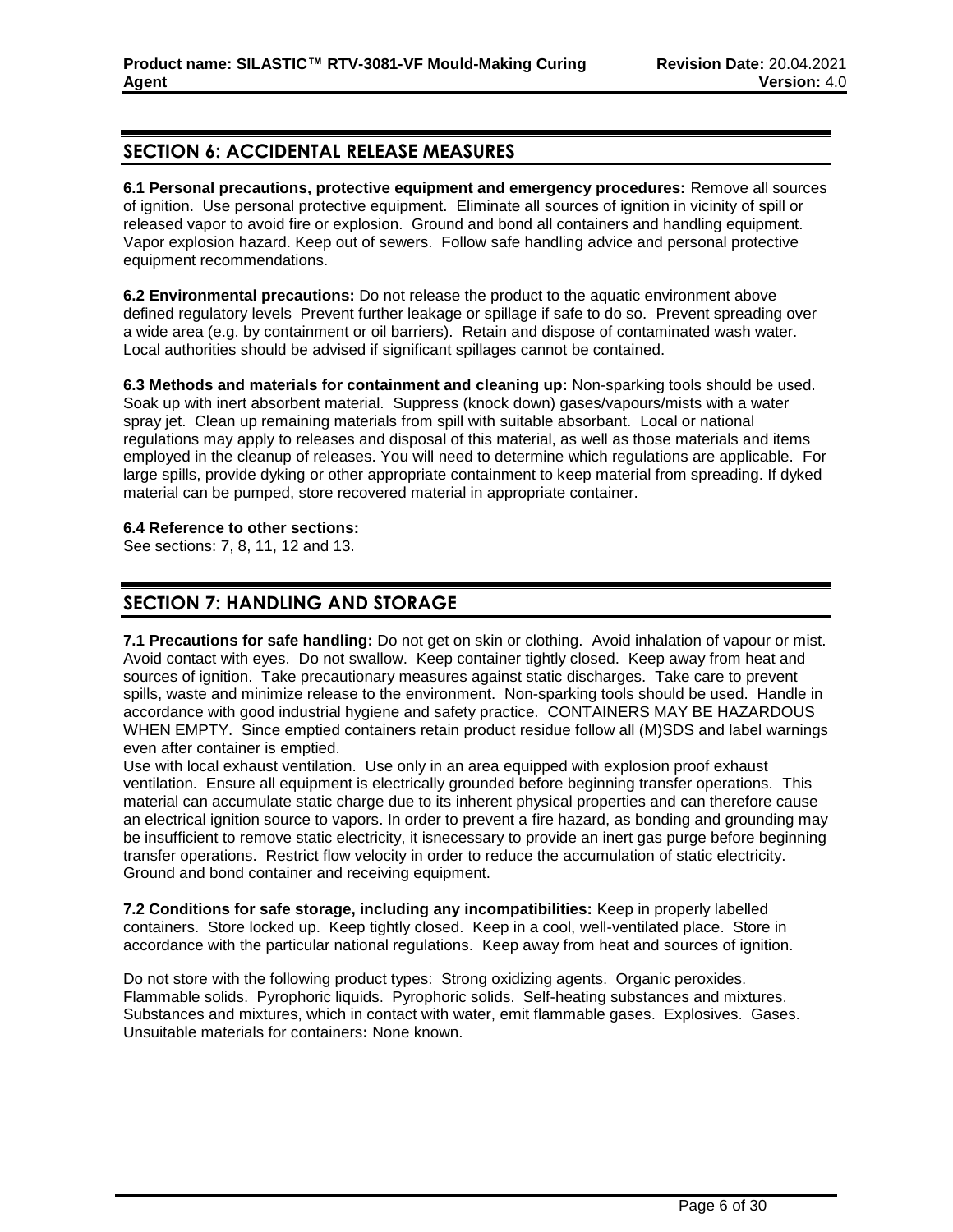**7.3 Specific end use(s):** See the technical data sheet on this product for further information.

## **SECTION 8: EXPOSURE CONTROLS/PERSONAL PROTECTION**

## **8.1 Control parameters**

If exposure limits exist, they are listed below. If no exposure limits are displayed, then no values are applicable.

| <b>Component</b>            | <b>Regulation</b>                    | <b>Type of listing</b>                                                                  | Value                                                                              |
|-----------------------------|--------------------------------------|-----------------------------------------------------------------------------------------|------------------------------------------------------------------------------------|
| Bis $[(2-ethyl-2,5-$        | <b>ACGIH</b>                         | <b>TWA</b>                                                                              | 0.1 mg/m3, Tin                                                                     |
| dimethylhexanoyl)oxy](dimet |                                      |                                                                                         |                                                                                    |
| hyl)stannane                |                                      |                                                                                         |                                                                                    |
|                             |                                      | Further information: A4: Not classifiable as a human carcinogen; Skin: Danger of        |                                                                                    |
|                             | cutaneous absorption                 |                                                                                         |                                                                                    |
|                             | <b>ACGIH</b>                         | <b>STEL</b>                                                                             | $0.2 \text{ mg/m3}$ , Tin                                                          |
|                             |                                      | Further information: A4: Not classifiable as a human carcinogen; Skin: Danger of        |                                                                                    |
|                             | cutaneous absorption                 |                                                                                         |                                                                                    |
|                             | GB EH40                              | <b>TWA</b>                                                                              | $0.1 \text{ mg/m3}$ , Tin                                                          |
|                             |                                      | are those for which there are concerns that dermal absorption will lead to systemic     | Further information: Sk: Can be absorbed through the skin. The assigned substances |
|                             | toxicity.                            |                                                                                         |                                                                                    |
|                             | GB EH40                              | <b>STEL</b>                                                                             | $0.2 \text{ mg/m3}$ , Tin                                                          |
|                             |                                      |                                                                                         | Further information: Sk: Can be absorbed through the skin. The assigned substances |
|                             | toxicity.                            | are those for which there are concerns that dermal absorption will lead to systemic     |                                                                                    |
| Methyltrimethoxysilane      | Dow IHG                              | <b>TWA</b>                                                                              | 7.5 ppm                                                                            |
|                             | Further information: Skin Sensitizer |                                                                                         |                                                                                    |
| tetraethyl silicate         | <b>ACGIH</b>                         | <b>TWA</b>                                                                              | 10 ppm                                                                             |
|                             | 2017/164/EU                          | <b>TWA</b>                                                                              | $\overline{44}$ mg/m3 5 ppm                                                        |
|                             | Further information: Indicative      |                                                                                         |                                                                                    |
|                             | GB EH40                              | <b>TWA</b>                                                                              | 44 mg/m3 5 ppm                                                                     |
| methanol                    | <b>ACGIH</b>                         | <b>TWA</b>                                                                              | 200 ppm                                                                            |
|                             |                                      | Further information: Skin: Danger of cutaneous absorption                               |                                                                                    |
|                             | <b>ACGIH</b>                         | <b>STEL</b>                                                                             | 250 ppm                                                                            |
|                             |                                      | Further information: Skin: Danger of cutaneous absorption                               |                                                                                    |
|                             | 2006/15/EC                           | <b>TWA</b>                                                                              | 260 mg/m3 200 ppm                                                                  |
|                             | through the skin                     | Further information: Indicative; skin: Identifies the possibility of significant uptake |                                                                                    |
|                             | GB EH40                              | <b>TWA</b>                                                                              | 266 mg/m3 200 ppm                                                                  |
|                             |                                      |                                                                                         | Further information: Sk: Can be absorbed through the skin. The assigned substances |
|                             | toxicity.                            | are those for which there are concerns that dermal absorption will lead to systemic     |                                                                                    |
|                             | GB EH40                              | <b>STEL</b>                                                                             | 333 mg/m3 250 ppm                                                                  |
|                             |                                      |                                                                                         | Further information: Sk: Can be absorbed through the skin. The assigned substances |
|                             | toxicity.                            | are those for which there are concerns that dermal absorption will lead to systemic     |                                                                                    |
| Ethanol                     | <b>ACGIH</b>                         | <b>TWA</b>                                                                              | 1,000 ppm                                                                          |
|                             |                                      | Further information: URT irr: Upper Respiratory Tract irritation                        |                                                                                    |
|                             | <b>ACGIH</b>                         | <b>STEL</b>                                                                             | 1,000 ppm                                                                          |
|                             |                                      | Further information: URT irr: Upper Respiratory Tract irritation                        |                                                                                    |
|                             | GB EH40                              | <b>TWA</b>                                                                              | 1,920 mg/m3 1,000                                                                  |
|                             |                                      |                                                                                         | ppm                                                                                |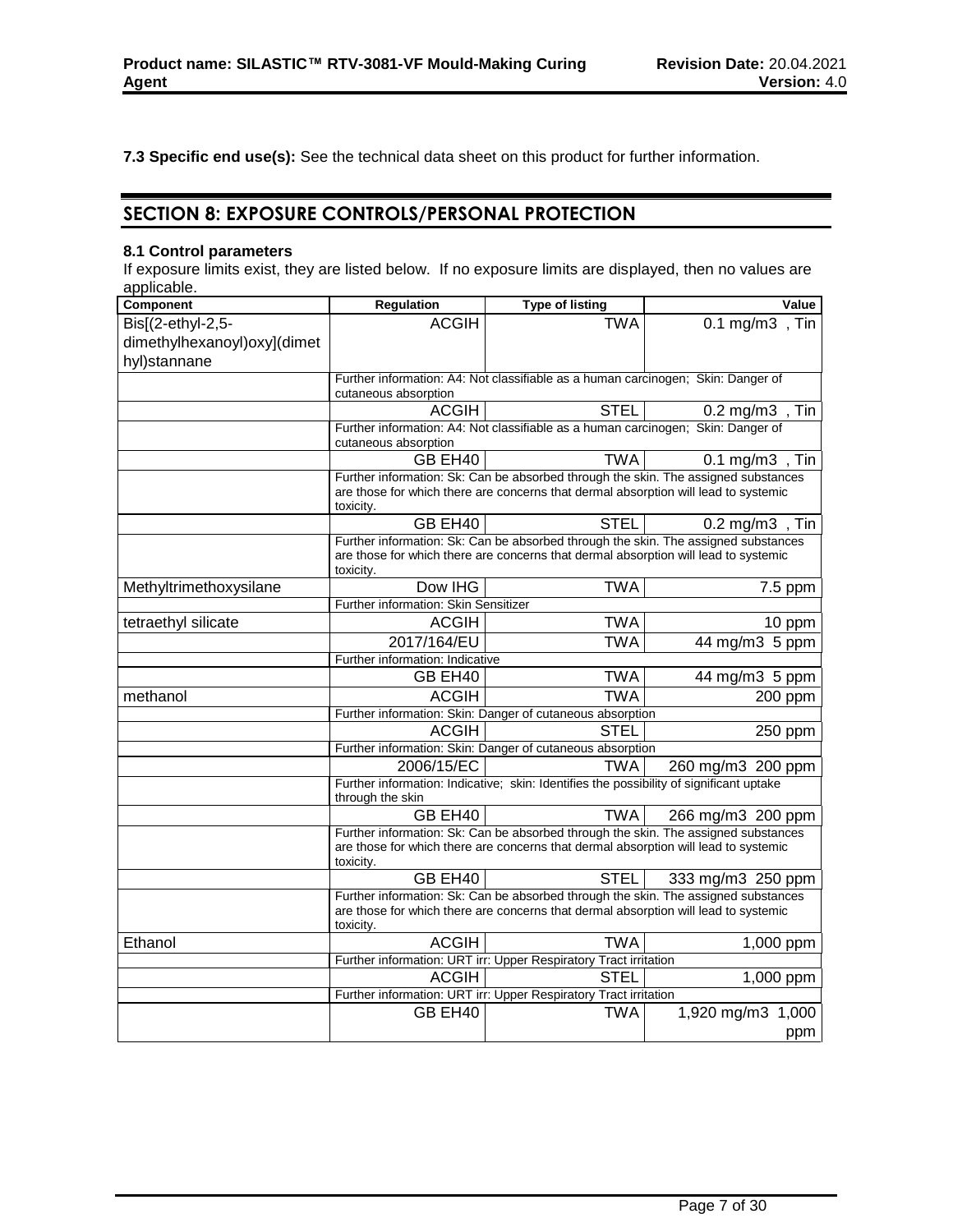The following substance(s), which have Occupational Exposure Limit(s) (OEL), may be formed during handling or processing:, Methanol., Ethanol

| <b>Components</b> | CAS-No. | <b>Control</b> | Biological | Sampling            | Permissible       | <b>Basis</b>               |
|-------------------|---------|----------------|------------|---------------------|-------------------|----------------------------|
|                   |         | parameters     | specimen   | time                | concentration     |                            |
| methanol          | 67-56-1 | Methanol       | Urine      | End of<br>shift (As | $15 \text{ mg/l}$ | <b>ACGIH</b><br><b>BEI</b> |
|                   |         |                |            | soon as             |                   |                            |
|                   |         |                |            | possible            |                   |                            |
|                   |         |                |            | after               |                   |                            |
|                   |         |                |            | exposure            |                   |                            |
|                   |         |                |            | ceases)             |                   |                            |

## **Biological occupational exposure limits**

## **Recommended monitoring procedures**

Monitoring of the concentration of substances in the breathing zone of workers or in the general workplace may be required to confirm compliance with the Occupational Exposure Limits and the adequacy of exposure controls. For some substances biological monitoring may also be appropriate. Validated exposure measurement methods should be applied by a competent person and samples should be analysed by an accredited laboratory.

Reference should be made to monitoring standards, such as the following: European Standard EN 689 (Workplace atmospheres - Guidance for the assessment of exposure by inhalation to chemical agents for comparison with limit values and measurement strategy); European Standard EN 14042 (Workplace atmospheres - Guide for the application and use of procedures for the assessment of exposure to chemical and biological agents); European Standard EN 482 (Workplace atmospheres - General requirements for the performance of procedures for the measurement of chemical agents). Reference to national guidance documents for methods for the determination of hazardous substances will also be required.

Examples of sources of recommended exposure measurement methods are given below or contact the supplier. Further national methods may be available.

National Institute of Occupational Safety and Health (NIOSH), USA: Manual of Analytical Methods. Occupational Safety and Health Administration (OSHA), USA: Sampling and Analytical Methods. Health and Safety Executive (HSE), United Kingdom: Methods for the Determination of Hazardous Substances.

Institut für Arbeitsschutz Deutschen Gesetzlichen Unfallversicherung (IFA), Germany. L'Institut National de Recherche et de Securité, (INRS), France.

## **Derived No Effect Level**

Methyltrimethoxysilane **Workers**

#### *Acute systemic effects Acute local effects Long-term systemic effects Long-term local effects* Dermal | Inhalation | Dermal | Inhalation | Dermal | Inhalation | Dermal | Inhalation 0.38 mg/kg bw/day 25.6 mg/m3 n.a. | n.a. | 0.38 mg/kg bw/day 25.6 mg/m3 n.a. n.a.

## **Consumers**

|        | <b>Acute local effects</b><br><b>Acute systemic effects</b> |      |        | Long-term systemic effects |                              | Long-term local<br>effects |        |            |
|--------|-------------------------------------------------------------|------|--------|----------------------------|------------------------------|----------------------------|--------|------------|
| Dermal | Inhalation                                                  | วral | Dermal | Inhalation                 | Oral<br>Inhalation<br>Dermal |                            | Dermal | Inhalation |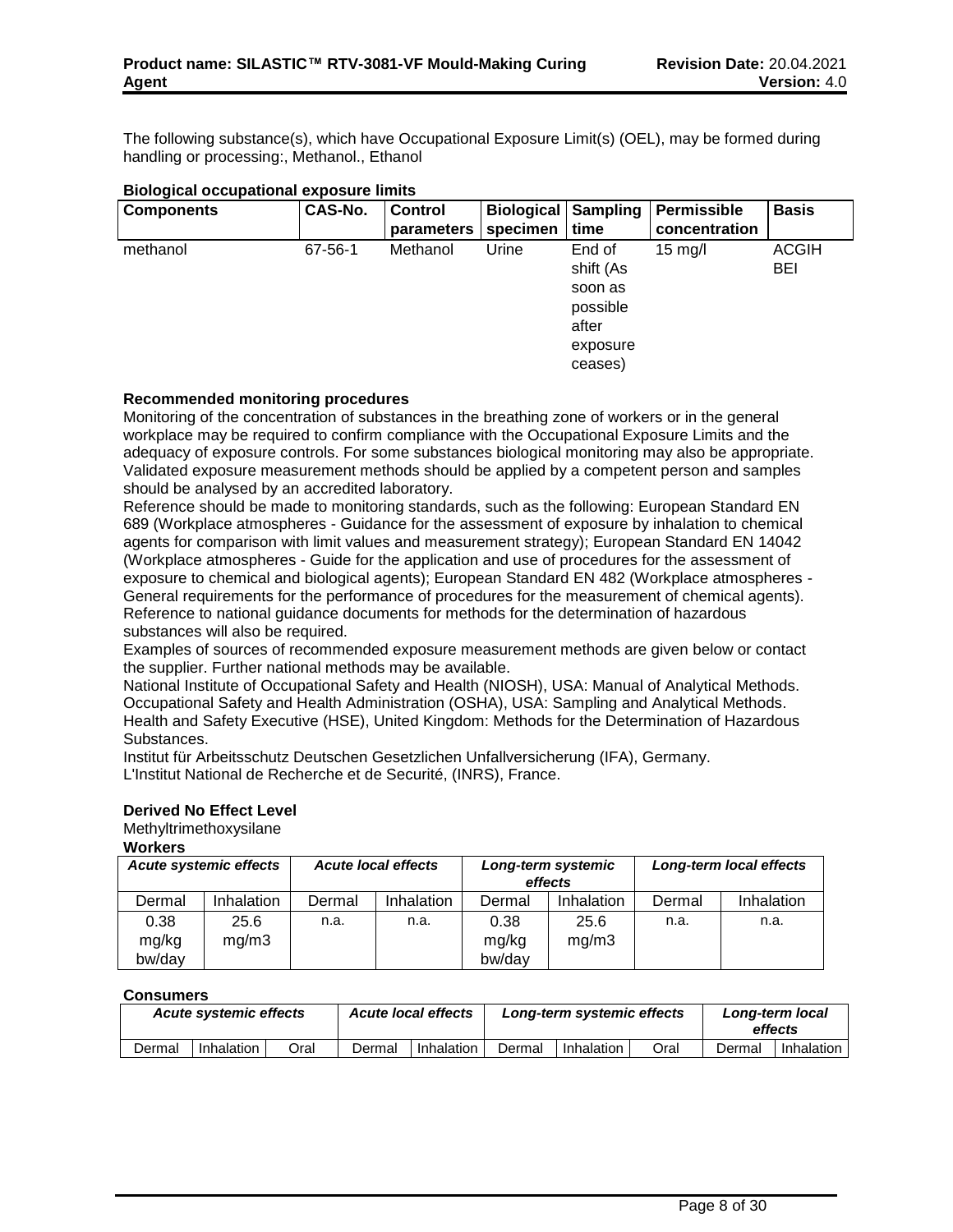| ົ<br>υ.ο | 6.25  | 0.26   | n.a. | n.a. | ົ<br>∪.∪ | 6.25  | 0.26   | n.a. | n.a. |
|----------|-------|--------|------|------|----------|-------|--------|------|------|
| mg/kg    | ma/m3 | mg/kg  |      |      | mg/kg    | ma/m3 | mg/kg  |      |      |
| bw/day   |       | bw/day |      |      | bw/day   |       | bw/day |      |      |

tetraethyl silicate

## **Workers**

| <b>Acute systemic effects</b> |            |        | <b>Acute local effects</b> |        | Long-term systemic<br>effects |        | Long-term local effects |
|-------------------------------|------------|--------|----------------------------|--------|-------------------------------|--------|-------------------------|
| Dermal                        | Inhalation | Dermal | Inhalation                 | Dermal | Inhalation                    | Dermal | Inhalation              |
| 12.1                          | 85 mg/m3   | n.a.   | 85 mg/m3                   | 12.1   | 85 mg/m3                      | n.a.   | 85 mg/m3                |
| mg/kg                         |            |        |                            | mg/kg  |                               |        |                         |
| bw/day                        |            |        |                            | bw/day |                               |        |                         |

## **Consumers**

| <b>Acute systemic effects</b> |            |      | <b>Acute local effects</b> | Long-term systemic effects |        | Long-term local<br>effects |      |        |                   |
|-------------------------------|------------|------|----------------------------|----------------------------|--------|----------------------------|------|--------|-------------------|
| Dermal                        | Inhalation | Oral | Dermal                     | Inhalation                 | Dermal | Inhalation                 | Oral | Dermal | <b>Inhalation</b> |
| 8.4                           | 25         | n.a. | n.a.                       | 25                         | 8.4    | 25                         | n.a. | n.a.   | 25                |
| mg/kg                         | mg/m3      |      |                            | mg/m3                      | mg/kg  | mq/m3                      |      |        | mg/m3             |
| bw/day                        |            |      |                            |                            | bw/day |                            |      |        |                   |

## methanol

## **Workers**

| <b>Acute systemic effects</b> |            |        | <b>Acute local effects</b> | effects  | Long-term systemic |        | Long-term local effects |  |  |  |  |  |
|-------------------------------|------------|--------|----------------------------|----------|--------------------|--------|-------------------------|--|--|--|--|--|
| Dermal                        | Inhalation | Dermal | Inhalation                 | Dermal   | Inhalation         | Dermal | Inhalation              |  |  |  |  |  |
| 40 mg/kg                      | 260        | n.a.   | 260                        | 40 mg/kg | 260                | n.a.   | 260 mg/m3               |  |  |  |  |  |
| bw/day                        | ma/m3      |        | ma/m3                      | bw/dav   | ma/m3              |        |                         |  |  |  |  |  |

## **Consumers**

| <b>Acute systemic effects</b><br><b>Acute local effects</b> |            |         | Long-term systemic effects |            |         | Long-term local<br>effects |         |        |            |
|-------------------------------------------------------------|------------|---------|----------------------------|------------|---------|----------------------------|---------|--------|------------|
| Dermal                                                      | Inhalation | Oral    | Dermal                     | Inhalation | Dermal  | Inhalation                 | Oral    | Dermal | Inhalation |
| 8 mg/kg                                                     | 50         | 8 mg/kg | n.a.                       | 50         | 8 mg/kg | 50                         | 8 mg/kg | n.a.   | 50         |
| bw/day                                                      | ma/m3      | bw/dav  |                            | mq/m3      | bw/day  | ma/m3                      | bw/dav  |        | mq/m3      |

## Dimethyldimethoxysilane

## **Workers**

| <b>Acute systemic effects</b> |            |        | <b>Acute local effects</b> |        | Long-term systemic<br>effects |        | Long-term local effects |
|-------------------------------|------------|--------|----------------------------|--------|-------------------------------|--------|-------------------------|
| Dermal                        | Inhalation | Dermal | Inhalation                 | Dermal | Inhalation                    | Dermal | Inhalation              |
| 7.44                          | 88.4       | n.a.   | n.a.                       | 7.44   | 88.4                          | n.a.   | n.a.                    |
| mg/kg                         | mq/m3      |        |                            | mg/kg  | mg/m3                         |        |                         |
| bw/day                        |            |        |                            | bw/day |                               |        |                         |

## **Consumers**

|        | <b>Acute systemic effects</b> |      | <b>Acute local effects</b> |            |        | Long-term systemic effects |      | Long-term local<br>effects |            |
|--------|-------------------------------|------|----------------------------|------------|--------|----------------------------|------|----------------------------|------------|
| Dermal | Inhalation                    | วral | Dermal                     | Inhalation | Dermal | Inhalation                 | Oral | Dermal                     | Inhalation |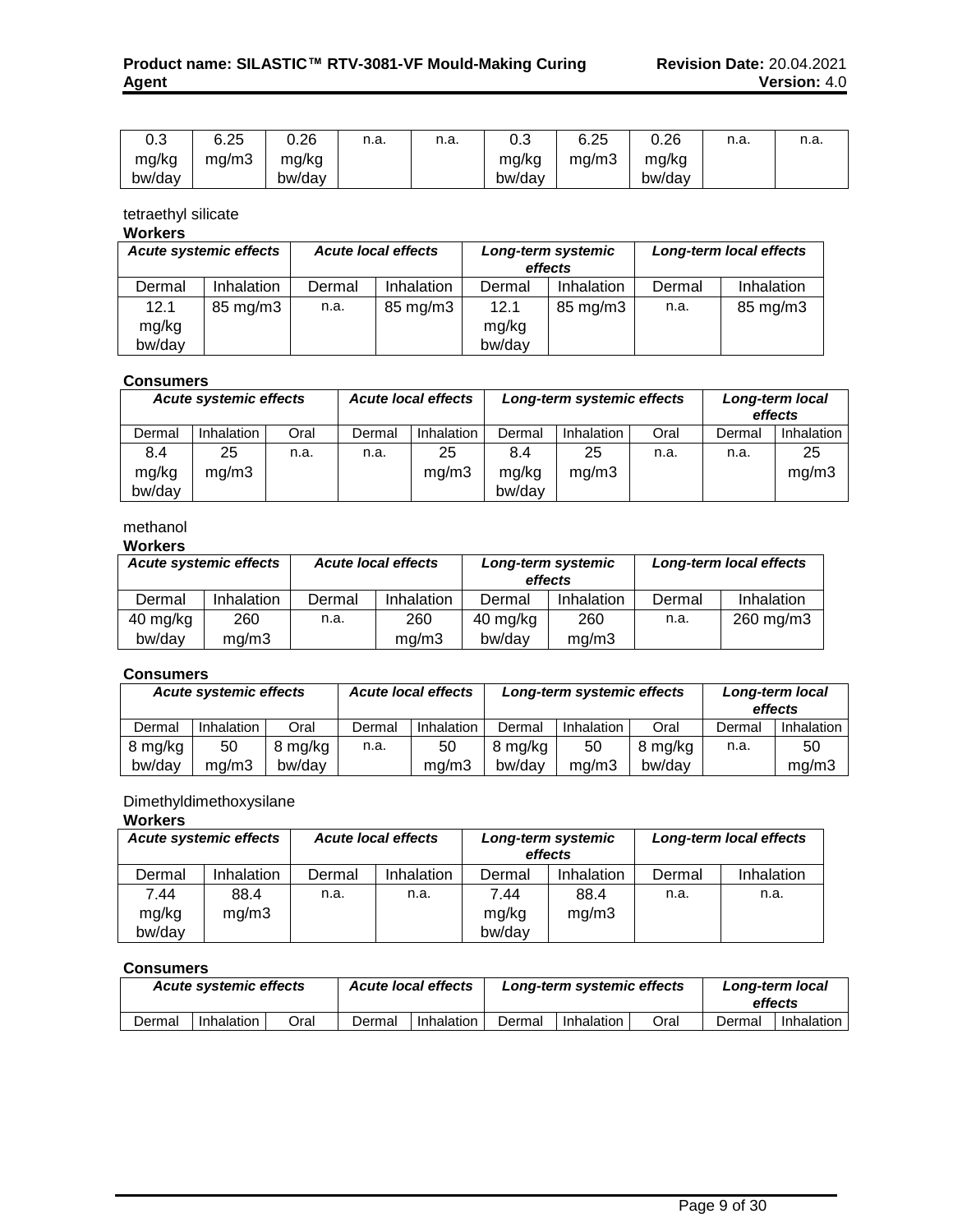| n.a. | n.a. | n.a. | n.a. | n.a. | n.a. | n.a. | $F \Omega$<br>∽<br>ا ے.ب | n.a. | n.a. |
|------|------|------|------|------|------|------|--------------------------|------|------|
|      |      |      |      |      |      |      | mg/kg                    |      |      |
|      |      |      |      |      |      |      | bw/day                   |      |      |

## **Predicted No Effect Concentration**

Methyltrimethoxysilane

| Compartment            | <b>PNEC</b>     |
|------------------------|-----------------|
| Fresh water            | $>= 1.3$ mg/l   |
| Marine water           | $>= 0.13$ mg/l  |
| Fresh water sediment   | $>= 1.1$ mg/kg  |
| Marine sediment        | $>= 0.11$ mg/kg |
| Soil                   | $>= 0.17$ mg/kg |
| Sewage treatment plant | $> 6.9$ mg/l    |

## tetraethyl silicate

| Compartment            | <b>PNEC</b>   |
|------------------------|---------------|
| Fresh water            | $0.192$ mg/l  |
| Marine water           | 0.0192 mg/l   |
| Fresh water sediment   | $0.18$ mg/kg  |
| Marine sediment        | $0.018$ mg/kg |
| Soil                   | $0.05$ mg/kg  |
| Sewage treatment plant | 4000 mg/l     |

#### methanol

| Compartment              | <b>PNEC</b>         |
|--------------------------|---------------------|
| Fresh water              | 20.8 mg/l           |
| Marine water             | $2.08$ mg/l         |
| Intermittent use/release | 1540 mg/l           |
| Sewage treatment plant   | 100 mg/l            |
| Fresh water sediment     | 77 mg/kg            |
| Marine sediment          | $7.7 \text{ mg/kg}$ |
| Soil                     | $100$ mg/kg         |

## Dimethyldimethoxysilane

| Compartment            | <b>PNEC</b>   |
|------------------------|---------------|
| Fresh water            | $0.24$ mg/l   |
| Marine water           | $0.024$ mg/l  |
| Fresh water sediment   | $0.22$ mg/kg  |
| Marine sediment        | $0.022$ mg/kg |
| Soil                   | 0.053 mg/kg   |
| Sewage treatment plant | $10$ mg/l     |

## **8.2 Exposure controls**

**Engineering controls:** Use engineering controls to maintain airborne level below exposure limit requirements or guidelines. If there are no applicable exposure limit requirements or guidelines, use only with adequate ventilation. Local exhaust ventilation may be necessary for some operations.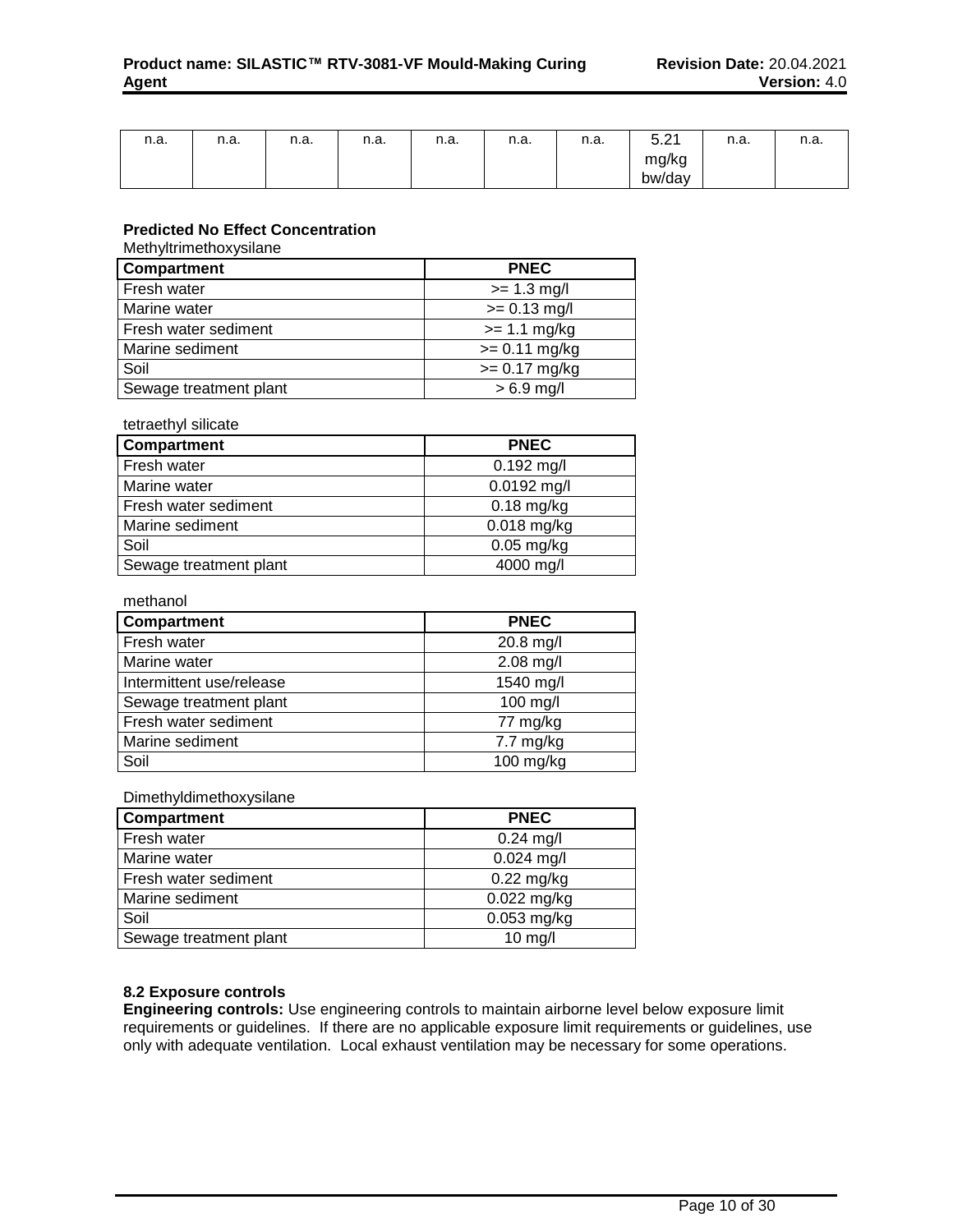## **Individual protection measures**

**Eye/face protection:** Use safety glasses (with side shields). Safety glasses (with side shields) should be consistent with EN 166 or equivalent. If exposure causes eye discomfort, use a fullface respirator (meeting standard EN 136) with organic vapor cartridge (meeting standard EN 14387).

## **Skin protection**

**Hand protection:** Use chemical resistant gloves classified under Standard EN374: Protective gloves against chemicals and micro-organisms. Examples of preferred glove barrier materials include: Butyl rubber. Neoprene. Nitrile/butadiene rubber ("nitrile" or "NBR"). Ethyl vinyl alcohol laminate ("EVAL"). Polyvinyl chloride ("PVC" or "vinyl"). Viton. When prolonged or frequently repeated contact may occur, a glove with a protection class of 5 or higher (breakthrough time greater than 240 minutes according to EN 374) is recommended. When only brief contact is expected, a glove with a protection class of 3 or higher (breakthrough time greater than 60 minutes according to EN 374) is recommended. Glove thickness alone is not a good indicator of the level of protection a glove provides against a chemical substance as this level of protection is also highly dependent on the specific composition of the material that the glove is fabricated from. The thickness of the glove must, depending on model and type of material, generally be more than 0.35 mm to offer sufficient protection for prolonged and frequent contact with the substance. As an exception to this general rule it is known that multilayer laminate gloves may offer prolonged protection at thicknesses less than 0.35 mm. Other glove materials with a thickness of less than 0.35 mm may offer sufficient protection when only brief contact is expected. NOTICE: The selection of a specific glove for a particular application and duration of use in a workplace should also take into account all relevant workplace factors such as, but not limited to: Other chemicals which may be handled, physical requirements (cut/puncture protection, dexterity, thermal protection), potential body reactions to glove materials, as well as the instructions/specifications provided by the glove supplier.

**Other protection:** Use protective clothing chemically resistant to this material. Selection of specific items such as face shield, boots, apron, or full body suit will depend on the task.

**Respiratory protection:** Respiratory protection should be worn when there is a potential to exceed the exposure limit requirements or guidelines. If there are no applicable exposure limit requirements or guidelines, use an approved respirator. When respiratory protection is required, use an approved positive-pressure self-contained breathing apparatus or positivepressure airline with auxiliary self-contained air supply.

## **Environmental exposure controls**

See SECTION 7: Handling and storage and SECTION 13: Disposal considerations for measures to prevent excessive environmental exposure during use and waste disposal.

## **SECTION 9: PHYSICAL AND CHEMICAL PROPERTIES**

## **9.1 Information on basic physical and chemical properties**

**Appearance**

**Physical state** liquid **Odor** not significant **Odor Threshold** No data available

**Color** Clear to slightly hazy, colourless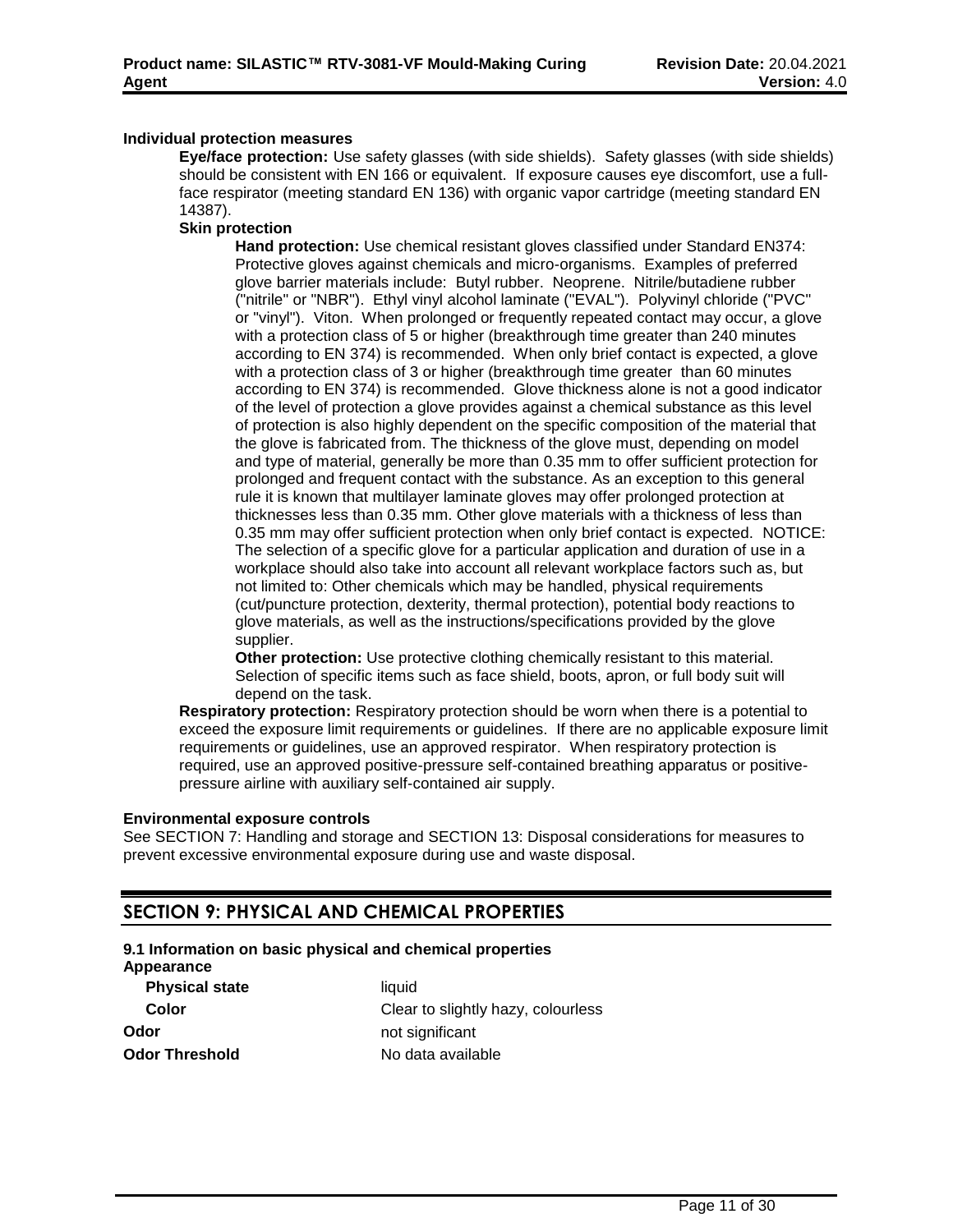| рH                                                       | Not applicable, substance/mixture is non-soluble (in water) |
|----------------------------------------------------------|-------------------------------------------------------------|
| <b>Melting point/freezing point</b>                      |                                                             |
| <b>Melting point/range</b>                               | No data available                                           |
| <b>Freezing point</b>                                    | not determined                                              |
| Boiling point or initial boiling point and boiling range |                                                             |
| Boiling point (760 mmHg)                                 | >65 °C                                                      |
| <b>Flash point</b>                                       | Seta closed cup 25 °C                                       |
| <b>Flammability (solid, gas)</b>                         | Not applicable                                              |
| <b>Flammability (liquids)</b>                            | not determined                                              |
| <b>Lower explosion limit</b>                             | No data available                                           |
| <b>Upper explosion limit</b>                             | No data available                                           |
| <b>Vapor Pressure</b>                                    | No data available                                           |
| <b>Relative Vapor Density (air = 1)</b>                  | No data available                                           |
| <b>Relative Density (water = 1)</b>                      | 1.004                                                       |
| Solubility(ies)                                          |                                                             |
| <b>Water solubility</b>                                  | insoluble                                                   |
| Partition coefficient: n-                                | not determined                                              |
| octanol/water                                            |                                                             |
| <b>Auto-ignition temperature</b>                         | No data available                                           |
| <b>Decomposition temperature</b>                         | No data available                                           |
| <b>Kinematic Viscosity</b>                               | No data available                                           |
| <b>Particle characteristics</b>                          |                                                             |
| <b>Particle size</b>                                     | Not applicable                                              |
| 9.2 Other information                                    |                                                             |
| <b>Molecular weight</b>                                  | No data available                                           |
| <b>Dynamic Viscosity</b>                                 | 30 mPa.s                                                    |
| <b>Explosive properties</b>                              | Not explosive                                               |
| <b>Oxidizing properties</b>                              | The substance or mixture is not classified as oxidizing.    |
| <b>Self-heating substances</b>                           | The substance or mixture is not classified as self heating. |
| <b>Metal corrosion rate</b>                              | Not corrosive to metals                                     |
| <b>Evaporation Rate (Butyl Acetate</b><br>$= 1)$         | No data available                                           |

NOTE: The physical data presented above are typical values and should not be construed as a specification.

## **SECTION 10: STABILITY AND REACTIVITY**

**10.1 Reactivity:** Not classified as a reactivity hazard.

**10.2 Chemical stability:** Stable under normal conditions.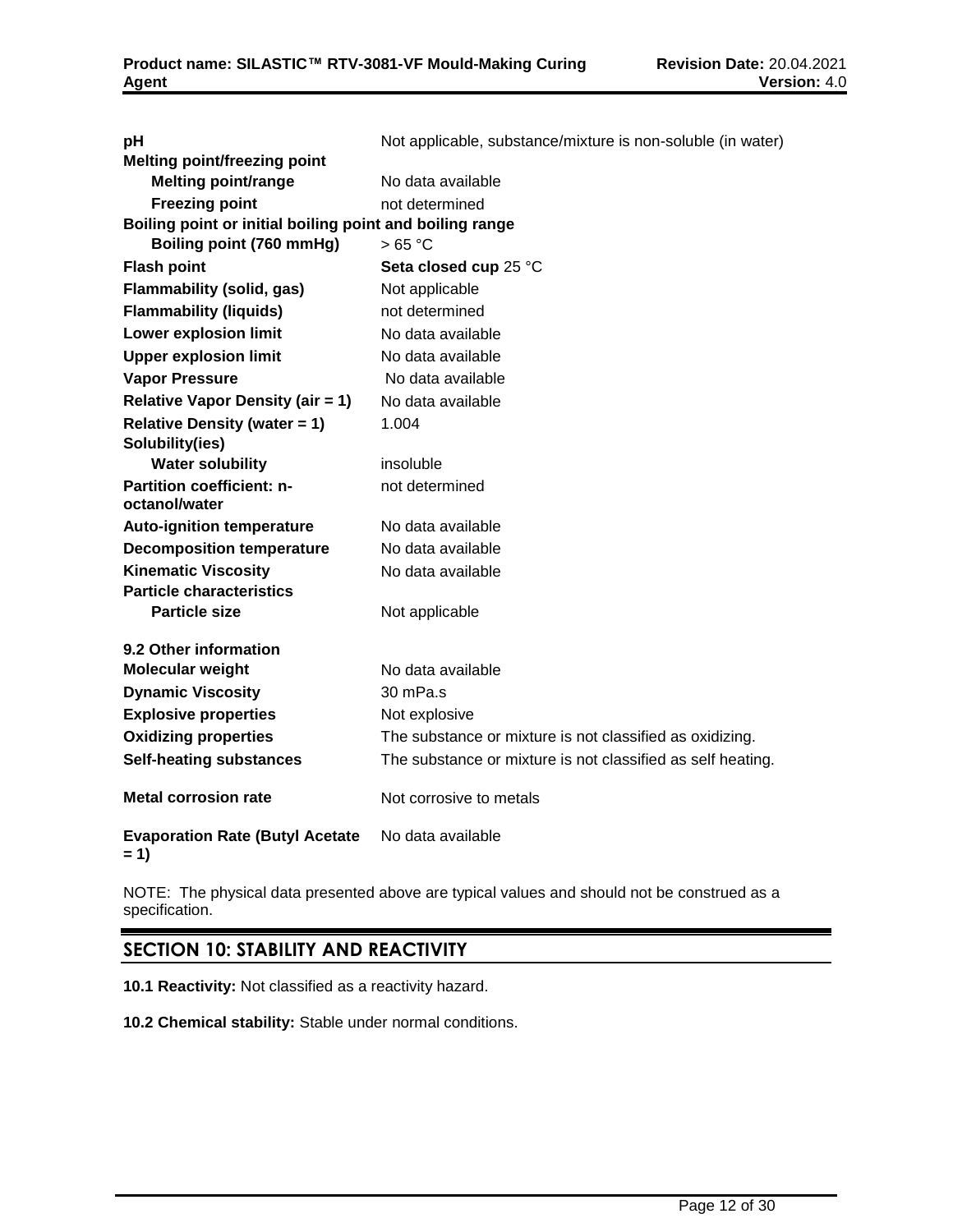**10.3 Possibility of hazardous reactions:** Can react with strong oxidizing agents. Vapours may form explosive mixture with air. Flammable liquid and vapour.

**10.4 Conditions to avoid:** Avoid static discharge. Heat, flames and sparks.

**10.5 Incompatible materials:** Avoid contact with oxidizing materials.

#### **10.6 Hazardous decomposition products:**

Decomposition products can include and are not limited to: Formaldehyde. Methanol. Ethanol.

## **SECTION 11: TOXICOLOGICAL INFORMATION**

*Toxicological information appears in this section when such data is available.*

### **11.1 Information on hazard classes as defined in Regulation (EC) No 1272/2008**

### **Information on likely routes of exposure**

Inhalation, Eye contact, Skin contact, Ingestion.

### **Acute toxicity (represents short term exposures with immediate effects - no chronic/delayed effects known unless otherwise noted)**

#### **Acute oral toxicity**

Very low toxicity if swallowed. Swallowing may result in irritation of the mouth, throat, and gastrointestinal tract. May cause nausea and vomiting.

As product: Single dose oral LD50 has not been determined.

Based on information for component(s): LD50,  $> 5,000$  mg/kg Estimated.

## **Information for components:**

#### **Bis[(2-ethyl-2,5-dimethylhexanoyl)oxy](dimethyl)stannane**

LD50, Rat, male and female, 892 mg/kg OECD 401 or equivalent

#### **Methyltrimethoxysilane**

LD50, Rat, male and female, 11,685 mg/kg

This substance may hydrolyze to release Methanol. Methanol is highly toxic to humans and may cause central nervous system effects, visual disturbances up to blindness, metabolic acidosis, and degenerative damage to other organs including liver, kidney, and heart.

## **tetraethyl silicate**

LD50, Rat, male and female, > 2,500 mg/kg OECD Test Guideline 425 No deaths occurred at this concentration.

#### **methanol**

Methanol is highly toxic to humans and may cause central nervous system effects, visual disturbances up to blindness, metabolic acidosis, and degenerative damage to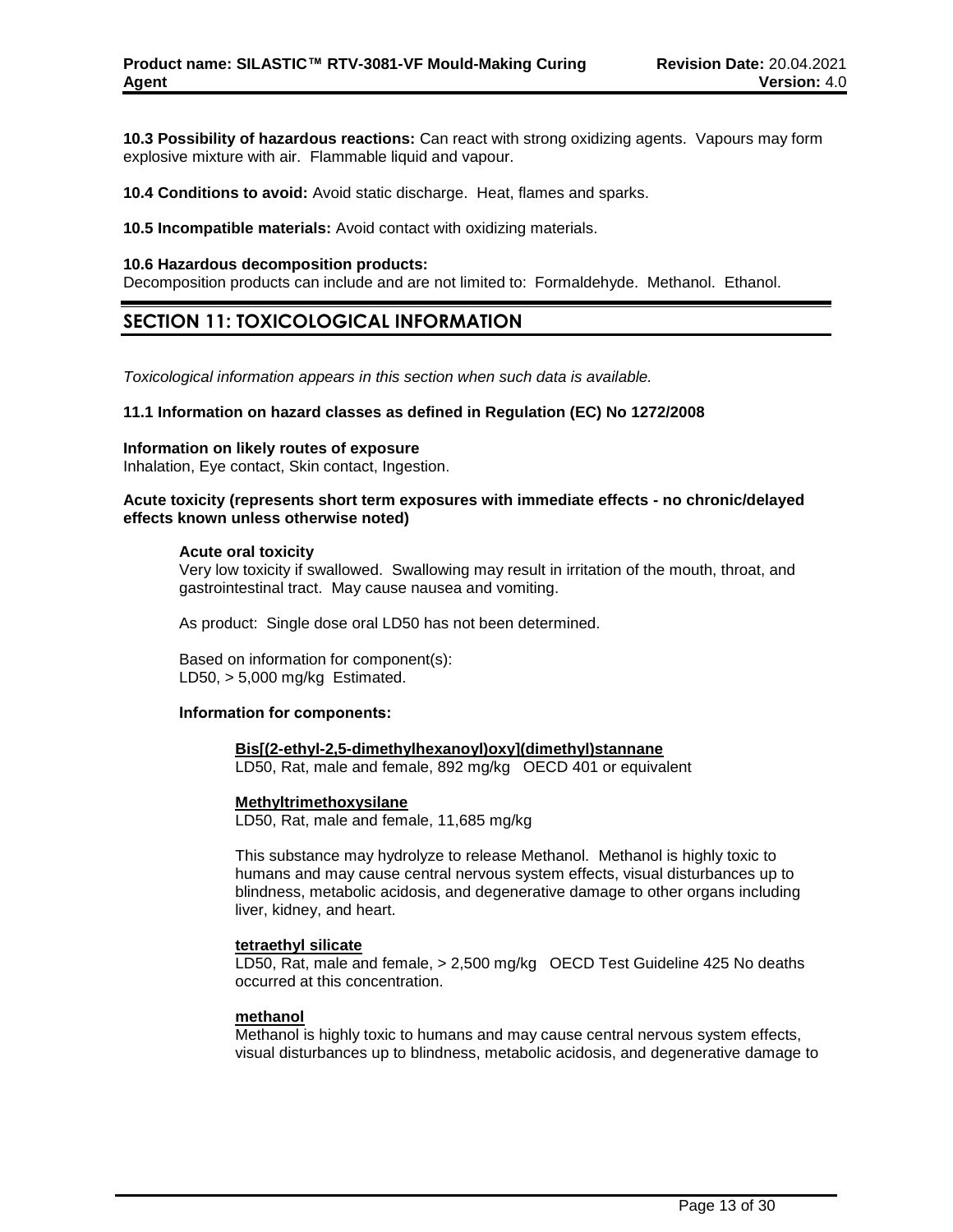other organs including liver, kidney, and heart. Effects may be delayed. LD50, Rat, > 5,000 mg/kg

Lethal Dose, Humans, 340 mg/kg Estimated.

Lethal Dose, Humans, 29 - 237 ml Estimated.

## **Dimethyldimethoxysilane**

LD50, Rat, > 2,000 - 5,000 mg/kg

This substance may hydrolyze to release Methanol. Methanol is highly toxic to humans and may cause central nervous system effects, visual disturbances up to blindness, metabolic acidosis, and degenerative damage to other organs including liver, kidney, and heart.

## **Acute dermal toxicity**

Prolonged skin contact is unlikely to result in absorption of harmful amounts.

As product: The dermal LD50 has not been determined.

Based on information for component(s): LD50, > 2,000 mg/kg Estimated.

#### **Information for components:**

#### **Bis[(2-ethyl-2,5-dimethylhexanoyl)oxy](dimethyl)stannane**

LD50, Rat, > 2,000 mg/kg

## **Methyltrimethoxysilane**

LD50, Rabbit, male and female, > 9,500 mg/kg OECD 402 or equivalent

This substance may hydrolyze to release Methanol. Effects of methanol are the same as observed via oral and inhalation exposure and include central nervous system (CNS) depression, visual impairment up to blindness, metabolic acidosis, with effects on organ systems such as liver, kidneys and heart, even death.

#### **tetraethyl silicate**

LD50, Rabbit, 5,878 mg/kg

#### **methanol**

Effects of methanol are the same as observed via oral and inhalation exposure and include central nervous system (CNS) depression, visual impairment up to blindness, metabolic acidosis, with effects on organ systems such as liver, kidneys and heart, even death. LD50, Rabbit, 15,800 mg/kg

#### **Dimethyldimethoxysilane**

The dermal LD50 has not been determined.

This substance may hydrolyze to release Methanol. Effects of methanol are the same as observed via oral and inhalation exposure and include central nervous system (CNS) depression, visual impairment up to blindness, metabolic acidosis, with effects on organ systems such as liver, kidneys and heart, even death.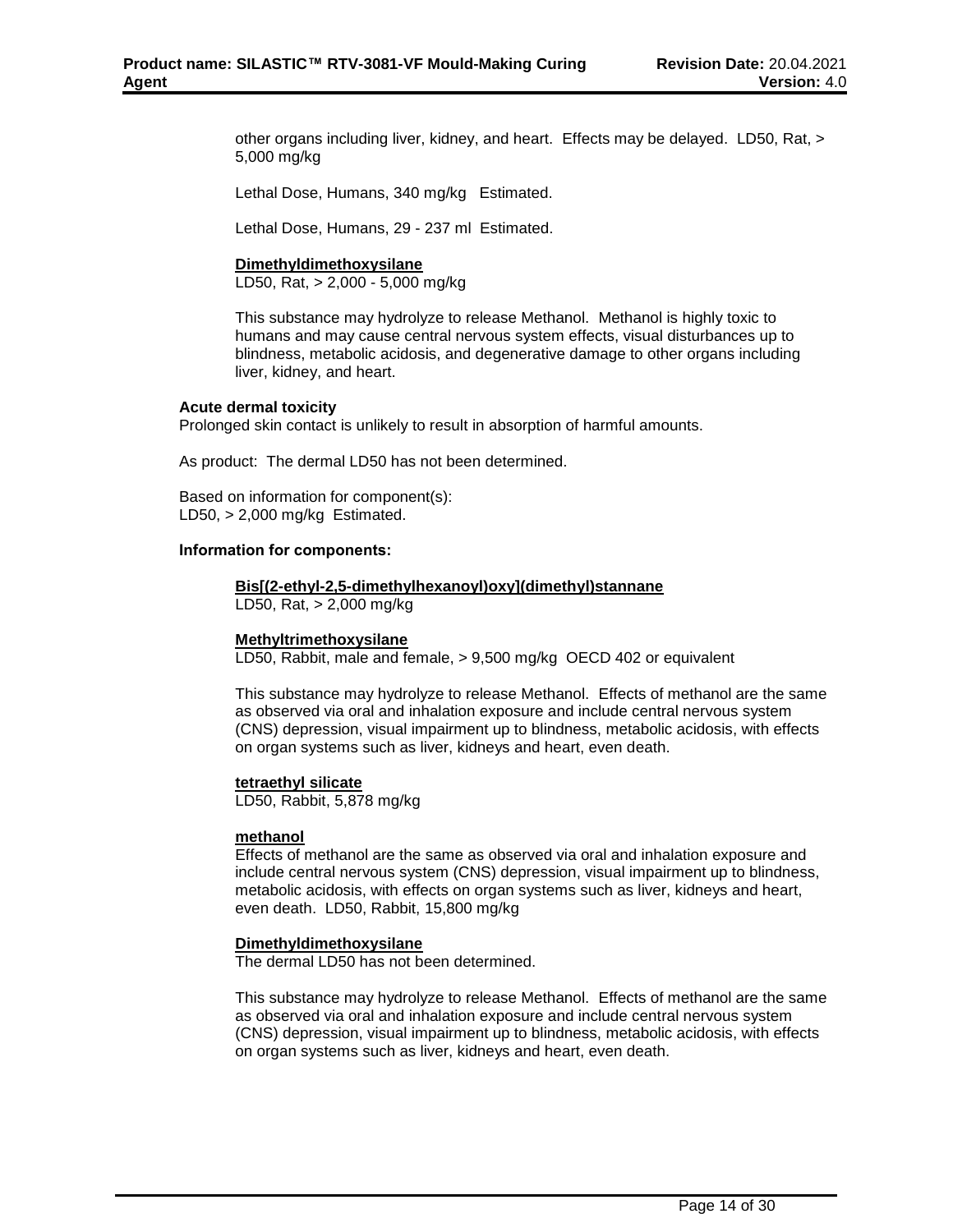## **Acute inhalation toxicity**

Brief exposure (minutes) is not likely to cause adverse effects. Vapor may cause irritation of the upper respiratory tract (nose and throat) and lungs. Mist may cause irritation of upper respiratory tract (nose and throat). Excessive exposure may cause: Headache. May cause dizziness and drowsiness.

As product: The LC50 has not been determined.

#### **Information for components:**

#### **Bis[(2-ethyl-2,5-dimethylhexanoyl)oxy](dimethyl)stannane**

As product: The LC50 has not been determined.

#### **Methyltrimethoxysilane**

LC50, Rat, male and female, 6 Hour, vapour, > 7605 ppm OECD Test Guideline 403

This substance may hydrolyze to release Methanol. Inhalation of methanol may cause effects ranging from headache, narcosis and visual impairment to metabolic acidosis, blindness, and even death.

#### **tetraethyl silicate**

Prolonged excessive exposure may cause adverse effects. Vapor may cause irritation of the upper respiratory tract (nose and throat) and lungs.

LC50, Rat, male, 4 Hour, dust/mist, 10 mg/l OECD Test Guideline 403

LC50, Rat, female, 4 Hour, dust/mist, > 16.8 mg/l OECD Test Guideline 403

## **methanol**

Easily attainable vapor concentrations may cause serious adverse effects, even death. At lower concentrations: May cause respiratory irritation and central nervous system depression. Symptoms may include headache, dizziness and drowsiness, progressing to incoordination and unconsciousness. Inhalation of methanol may cause effects ranging from headache, narcosis and visual impairment to metabolic acidosis, blindness, and even death. Effects may be delayed.

LC50, Rat, 4 Hour, vapour, 3 mg/l

## **Dimethyldimethoxysilane**

LC50, Rat, 4 Hour, vapour, > 4.7 mg/l

This substance may hydrolyze to release Methanol. Inhalation of methanol may cause effects ranging from headache, narcosis and visual impairment to metabolic acidosis, blindness, and even death.

#### **Skin corrosion/irritation**

Based on information for component(s): Brief contact may cause skin irritation with local redness. May cause drying and flaking of the skin.

#### **Information for components:**

## **Bis[(2-ethyl-2,5-dimethylhexanoyl)oxy](dimethyl)stannane**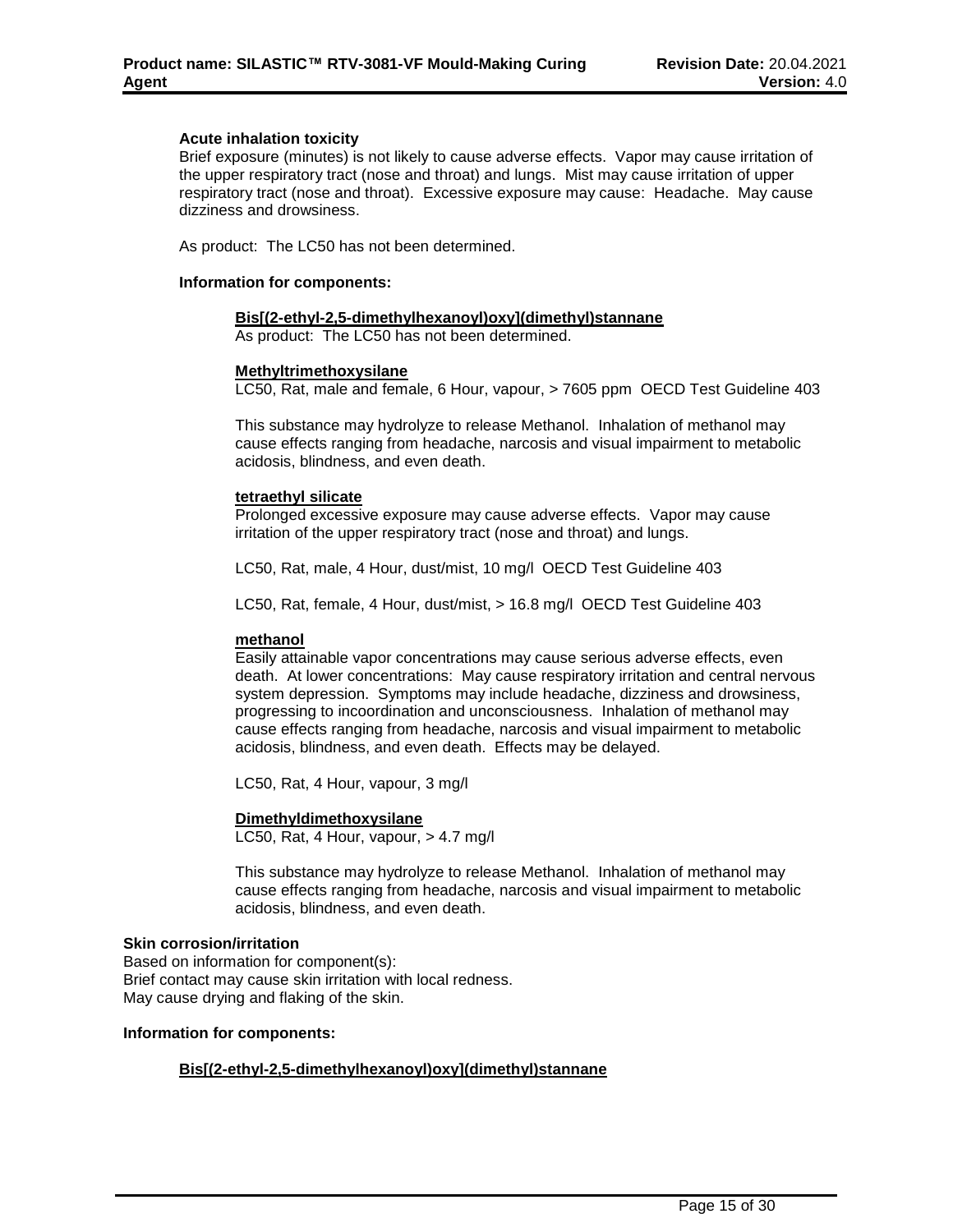Brief contact may cause skin irritation with local redness.

### **Methyltrimethoxysilane**

Brief contact may cause slight skin irritation with local redness.

#### **tetraethyl silicate**

Brief contact may cause moderate skin irritation with local redness. May cause drying and flaking of the skin.

#### **methanol**

Prolonged contact may cause slight skin irritation with local redness.

## **Dimethyldimethoxysilane**

Brief contact is essentially nonirritating to skin.

#### **Serious eye damage/eye irritation**

Based on information for component(s): May cause slight eye irritation. May cause slight temporary corneal injury. Vapor may cause eye irritation experienced as mild discomfort and redness.

#### **Information for components:**

#### **Bis[(2-ethyl-2,5-dimethylhexanoyl)oxy](dimethyl)stannane**

May cause slight eye irritation. May cause slight temporary corneal injury.

## **Methyltrimethoxysilane**

May cause slight temporary eye irritation. Corneal injury is unlikely.

#### **tetraethyl silicate**

Based on product testing: Essentially nonirritating to eyes. Corneal injury is unlikely. In humans, symptoms may include: Vapor may cause eye irritation experienced as mild discomfort and redness.

## **methanol**

May cause eye irritation.

## **Dimethyldimethoxysilane**

Essentially nonirritating to eyes.

## **Sensitization**

For skin sensitization: Contains component(s) which have caused allergic skin sensitization in guinea pigs.

For respiratory sensitization: No relevant data found.

#### **Information for components:**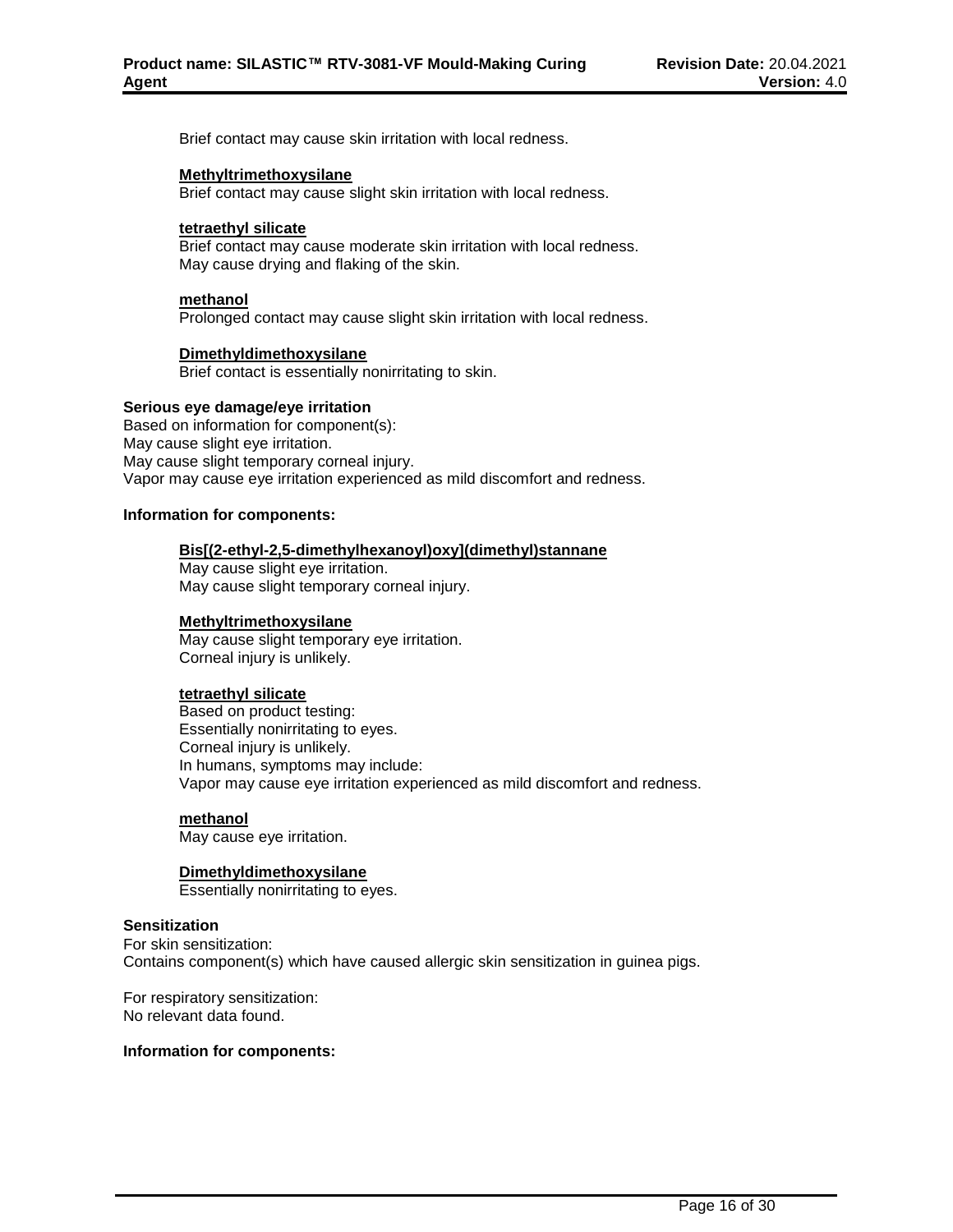## **Bis[(2-ethyl-2,5-dimethylhexanoyl)oxy](dimethyl)stannane**

Has caused allergic skin reactions when tested in guinea pigs.

For respiratory sensitization: No relevant data found.

### **Methyltrimethoxysilane**

For skin sensitization: Has caused allergic skin reactions when tested in guinea pigs.

For respiratory sensitization: No relevant data found.

#### **tetraethyl silicate**

For skin sensitization: Did not cause allergic skin reactions when tested in guinea pigs.

For respiratory sensitization: No relevant data found.

#### **methanol**

For skin sensitization: No relevant data found.

For respiratory sensitization: No relevant data found.

## **Dimethyldimethoxysilane**

For similar material(s): Did not cause allergic skin reactions when tested in guinea pigs.

For respiratory sensitization: No relevant data found.

#### **Specific Target Organ Systemic Toxicity (Single Exposure)**

Contains component(s) which are classified as specific target organ toxicant, single exposure, category 3.

#### **Information for components:**

## **Bis[(2-ethyl-2,5-dimethylhexanoyl)oxy](dimethyl)stannane**

Available data are inadequate to determine single exposure specific target organ toxicity.

#### **Methyltrimethoxysilane**

Evaluation of available data suggests that this material is not an STOT-SE toxicant.

#### **tetraethyl silicate**

May cause respiratory irritation. Route of Exposure: Inhalation Target Organs: Respiratory Tract

## **methanol**

Causes damage to organs.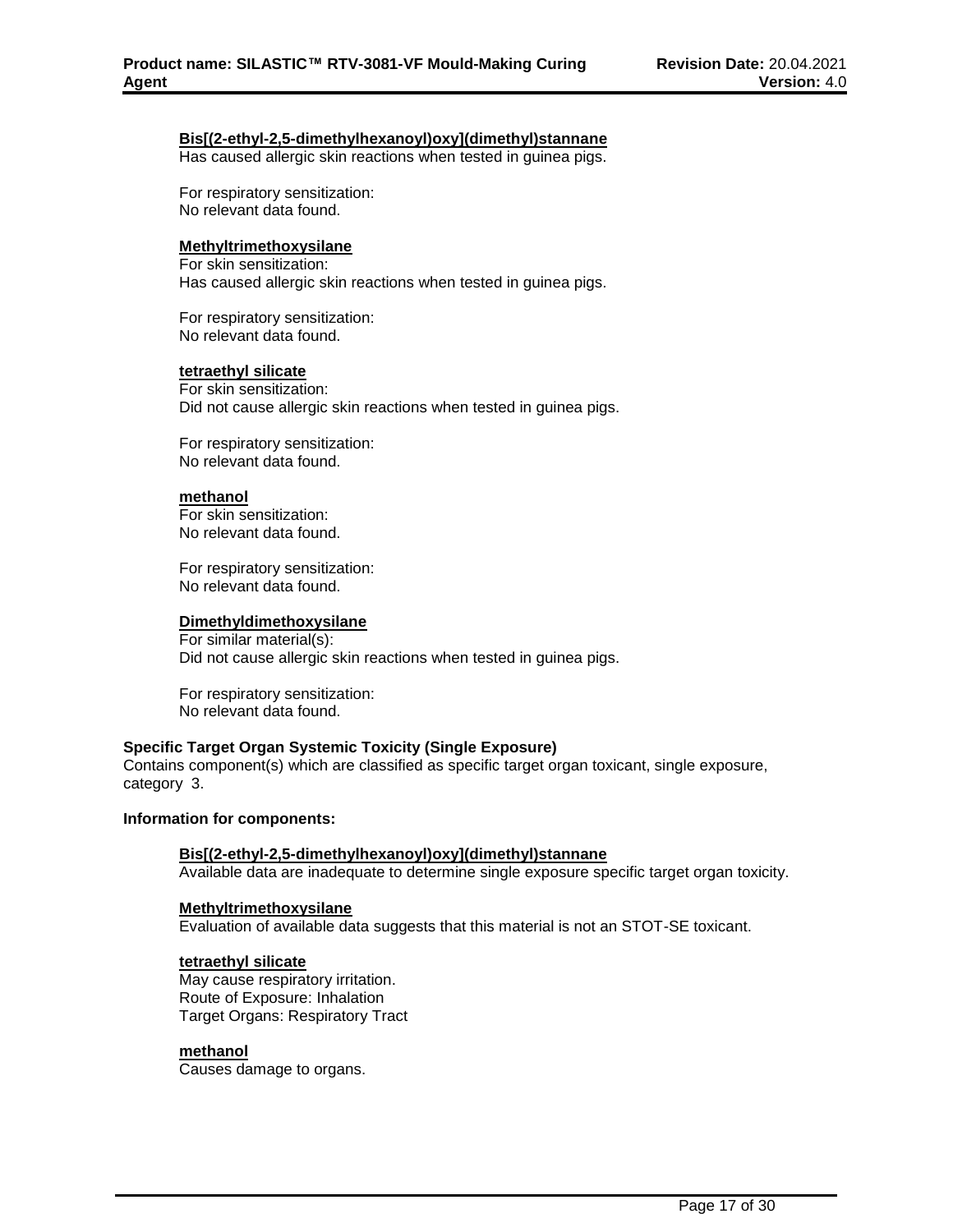Route of Exposure: Oral Target Organs: Eyes, Central nervous system

## **Dimethyldimethoxysilane**

Evaluation of available data suggests that this material is not an STOT-SE toxicant.

### **Aspiration Hazard**

Based on physical properties, not likely to be an aspiration hazard.

### **Information for components:**

## **Bis[(2-ethyl-2,5-dimethylhexanoyl)oxy](dimethyl)stannane**

Based on physical properties, not likely to be an aspiration hazard.

#### **Methyltrimethoxysilane**

May be harmful if swallowed and enters airways.

#### **tetraethyl silicate**

Based on available information, aspiration hazard could not be determined.

#### **methanol**

May be harmful if swallowed and enters airways.

#### **Dimethyldimethoxysilane**

Based on physical properties, not likely to be an aspiration hazard.

## **Chronic toxicity (represents longer term exposures with repeated dose resulting in chronic/delayed effects - no immediate effects known unless otherwise noted)**

## **Specific Target Organ Systemic Toxicity (Repeated Exposure)**

Contains component(s) which have been reported to cause effects on the following organs in animals: Kidney. **Blood** Liver Immune system.

## **Information for components:**

## **Bis[(2-ethyl-2,5-dimethylhexanoyl)oxy](dimethyl)stannane**

In animals, effects have been reported on the following organs: Blood Kidney Liver Immune system.

### **Methyltrimethoxysilane**

Based on available data, repeated exposures are not anticipated to cause significant adverse effects.

## **tetraethyl silicate**

In animals, effects have been reported on the following organs: Kidney.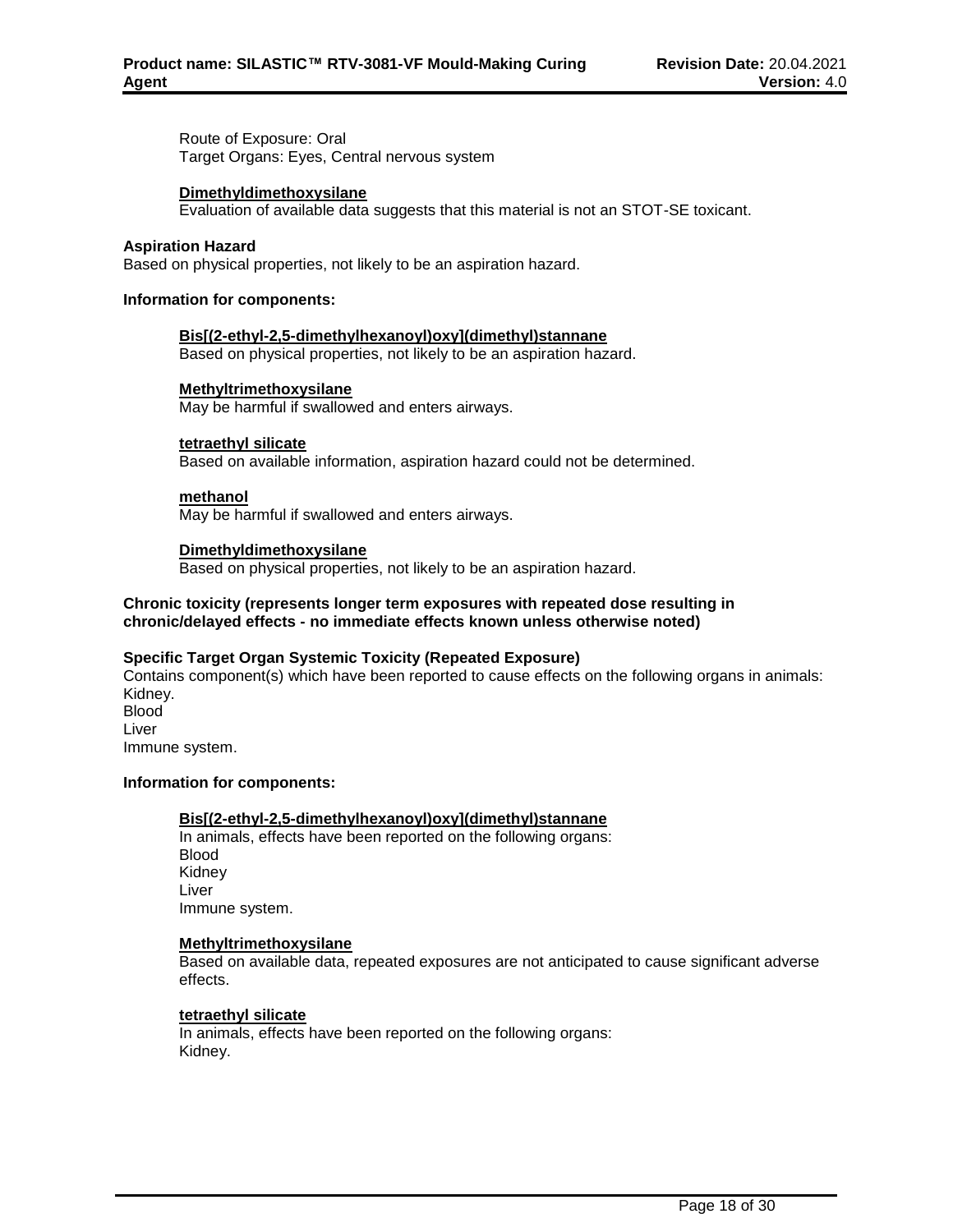### **methanol**

Methanol is highly toxic to humans and may cause central nervous system effects, visual disturbances up to blindness, metabolic acidosis, and degenerative damage to other organs including liver, kidney, and heart.

### **Dimethyldimethoxysilane**

In animals, effects have been reported on the following organs: Liver Male reproductive organs. This material contains dimethyldimethoxysilane. Repeated exposure in rats to dimethyldimethoxysilane resulted in protoporphyrin accumulation in the liver. Without knowledge of the specific mechanism leading to the protoporphyrin accumulation the relevance of this finding to humans is unknown.

#### **Carcinogenicity**

Contains a component(s) which did not cause cancer in long-term animal studies which used routes of exposure considered relevant to industrial handling.

#### **Information for components:**

## **Bis[(2-ethyl-2,5-dimethylhexanoyl)oxy](dimethyl)stannane**

No relevant data found.

#### **Methyltrimethoxysilane**

No relevant data found.

#### **tetraethyl silicate**

No relevant data found.

#### **methanol**

Did not cause cancer in laboratory animals.

## **Dimethyldimethoxysilane**

No relevant data found.

#### **Teratogenicity**

Contains component(s) which caused birth defects in laboratory animals.

#### **Information for components:**

## **Bis[(2-ethyl-2,5-dimethylhexanoyl)oxy](dimethyl)stannane**

No relevant data found.

## **Methyltrimethoxysilane**

Did not cause birth defects or any other fetal effects in laboratory animals.

#### **tetraethyl silicate**

Did not cause birth defects or other effects in the fetus even at doses which caused toxic effects in the mother.

#### **methanol**

Methanol has caused birth defects in mice at doses nontoxic to the mother as well as slight behavioral effects in offspring of rats.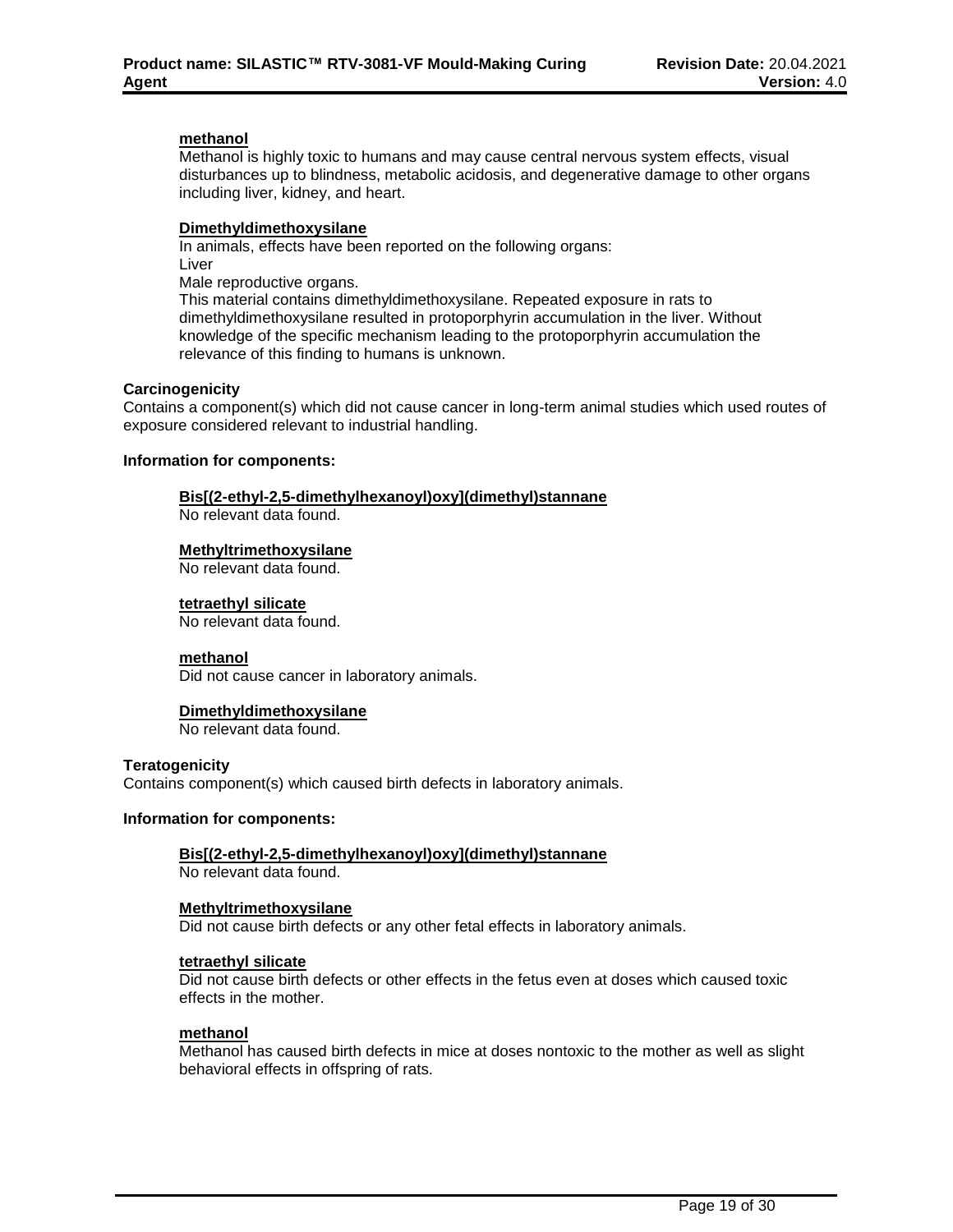#### **Dimethyldimethoxysilane**

Has caused birth defects in laboratory animals.

#### **Reproductive toxicity**

Contains component(s) which have interfered with fertility in animal studies.

#### **Information for components:**

### **Bis[(2-ethyl-2,5-dimethylhexanoyl)oxy](dimethyl)stannane**

No relevant data found.

#### **Methyltrimethoxysilane**

In animal studies, did not interfere with reproduction.

#### **tetraethyl silicate**

In animal studies, did not interfere with reproduction. In animal studies, did not interfere with fertility.

#### **methanol**

In animal studies, did not interfere with reproduction.

## **Dimethyldimethoxysilane**

In animal studies, has been shown to interfere with fertility.

#### **Mutagenicity**

Contains component(s) which were negative in some in vitro genetic toxicity studies and positive in others. Genetic toxicity studies in animals were negative for component(s) tested.

#### **Information for components:**

## **Bis[(2-ethyl-2,5-dimethylhexanoyl)oxy](dimethyl)stannane**

In vitro genetic toxicity studies were negative in some cases and positive in other cases. Animal genetic toxicity studies were negative.

#### **Methyltrimethoxysilane**

In vitro genetic toxicity studies were negative in some cases and positive in other cases. Animal genetic toxicity studies were negative.

#### **tetraethyl silicate**

In vitro genetic toxicity studies were predominantly negative.

#### **methanol**

In vitro genetic toxicity studies were negative. Animal genetic toxicity studies were negative in some cases and positive in other cases.

## **Dimethyldimethoxysilane**

In vitro genetic toxicity studies were negative.

#### **11.2 Information on other hazards**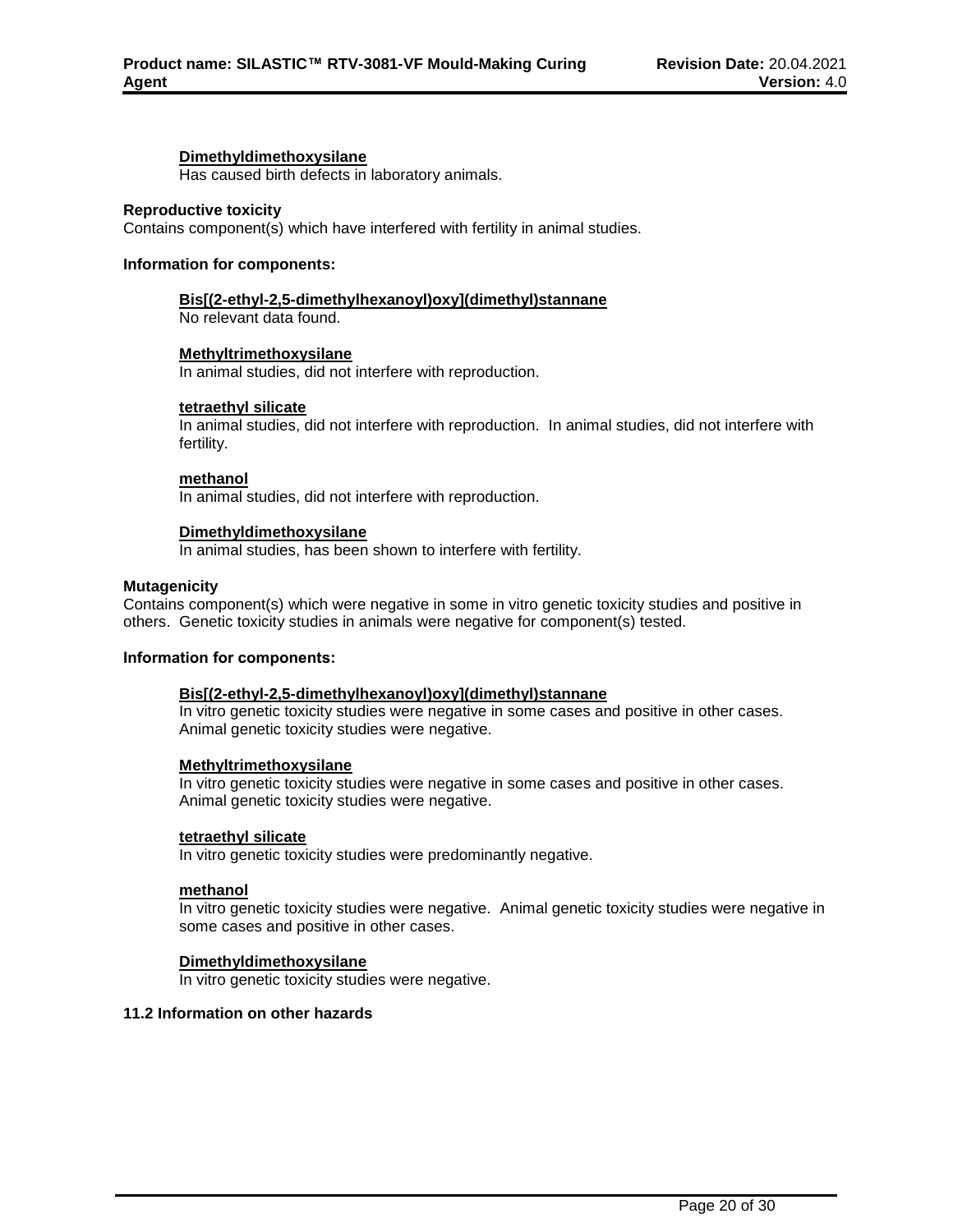## **Endocrine disrupting properties**

The substance/mixture does not contain components considered to have endocrine disrupting properties according to REACH Article 57(f) or Commission Delegated regulation (EU) 2017/2100 or Commission Regulation (EU) 2018/605 at levels of 0.1% or higher.

## **Information for components:**

## **Bis[(2-ethyl-2,5-dimethylhexanoyl)oxy](dimethyl)stannane**

The substance is not considered to have endocrine disrupting properties according to REACH Article 57(f), Commission Regulation (EU) 2018/605 or Commission Delegated Regulation (EU) 2017/2100.

## **Methyltrimethoxysilane**

The substance is not considered to have endocrine disrupting properties according to REACH Article 57(f), Commission Regulation (EU) 2018/605 or Commission Delegated Regulation (EU) 2017/2100.

#### **tetraethyl silicate**

The substance is not considered to have endocrine disrupting properties according to REACH Article 57(f), Commission Regulation (EU) 2018/605 or Commission Delegated Regulation (EU) 2017/2100.

#### **methanol**

The substance is not considered to have endocrine disrupting properties according to REACH Article 57(f), Commission Regulation (EU) 2018/605 or Commission Delegated Regulation (EU) 2017/2100.

## **Dimethyldimethoxysilane**

The substance is not considered to have endocrine disrupting properties according to REACH Article 57(f), Commission Regulation (EU) 2018/605 or Commission Delegated Regulation (EU) 2017/2100.

## **SECTION 12: ECOLOGICAL INFORMATION**

*Ecotoxicological information appears in this section when such data is available.*

## **12.1 Toxicity**

## **Bis[(2-ethyl-2,5-dimethylhexanoyl)oxy](dimethyl)stannane**

**Acute toxicity to fish**

Material is harmful to aquatic organisms (LC50/EC50/IC50 between 10 and 100 mg/L in the most sensitive species).

For similar material(s):

LC50, Zebra fish (Danio/Brachydanio rerio), semi-static test, 96 Hour, > 100 mg/l, OECD Test Guideline 203 or Equivalent

**Acute toxicity to aquatic invertebrates** EC50, Daphnia magna, static test, 48 Hour, 39 mg/l, OECD Test Guideline 202 or Equivalent

## **Acute toxicity to algae/aquatic plants**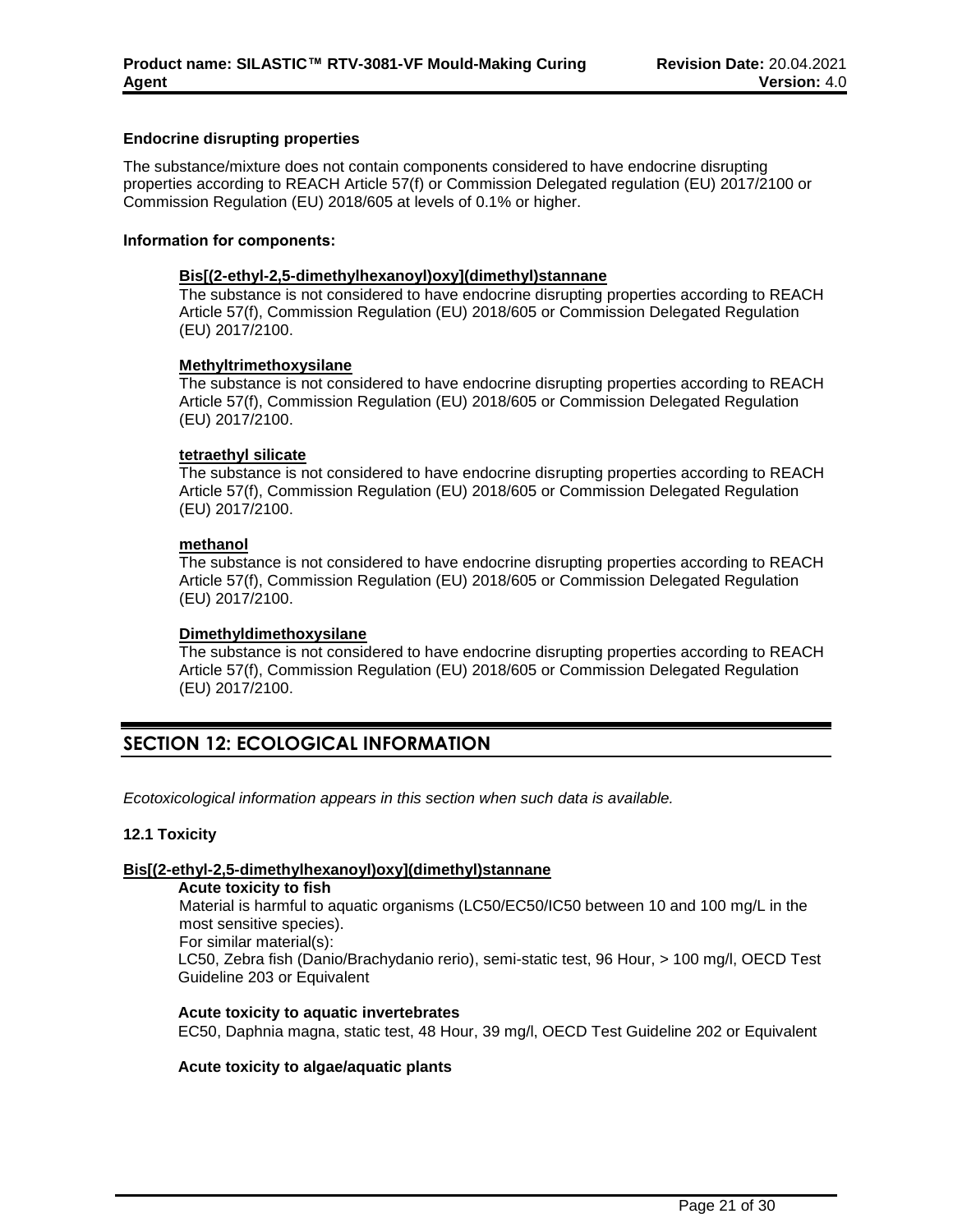ErC50, Algae (Scenedesmus subspicatus), Growth rate, 72 Hour, Growth rate, 7.6 mg/l, OECD Test Guideline 201 or Equivalent For similar material(s): NOEC, Algae (Scenedesmus subspicatus), Growth rate, 72 Hour, Growth rate, 1.1 mg/l, OECD Test Guideline 201 or Equivalent

## **Toxicity to bacteria**

For similar material(s): EC50, Bacteria, 3 Hour, Respiration rates., 14 mg/l

#### **Methyltrimethoxysilane**

#### **Acute toxicity to fish**

Material is not classified as dangerous to aquatic organisms (LC50/EC50/IC50/LL50/EL50 greater than 100 mg/L in most sensitive species).

LC50, Oncorhynchus mykiss (rainbow trout), 96 Hour, > 110 mg/l, OECD Test Guideline 203 or Equivalent

#### **Acute toxicity to aquatic invertebrates**

EC50, Daphnia magna (Water flea), flow-through test, 48 Hour, > 122 mg/l, OECD Test Guideline 202

#### **Acute toxicity to algae/aquatic plants**

ErC50, Pseudokirchneriella subcapitata (green algae), 72 Hour, Growth rate inhibition, > 3.6 mg/l, OECD Test Guideline 201 NOEC, Pseudokirchneriella subcapitata (green algae), 72 Hour, Growth rate inhibition, >= 3.6 mg/l, OECD Test Guideline 201

### **Toxicity to bacteria**

EC10, activated sludge, 3 Hour, Respiration rates., > 100 mg/l, OECD Test Guideline 209

## **Chronic toxicity to aquatic invertebrates**

NOEC, Daphnia magna (Water flea), 28 d, number of offspring, >= 10 mg/l

## **tetraethyl silicate**

## **Acute toxicity to fish**

Material is not classified as dangerous to aquatic organisms (LC50/EC50/IC50/LL50/EL50 greater than 100 mg/L in most sensitive species).

LC50, zebra fish (Brachydanio rerio), 96 Hour, > 245 mg/l, Directive 67/548/EEC, Annex V, C.1.

## **Acute toxicity to aquatic invertebrates**

EC50, Daphnia magna (Water flea), 48 Hour, > 75 mg/l, OECD Test Guideline 202

#### **Acute toxicity to algae/aquatic plants**

ErC50, Pseudokirchneriella subcapitata (green algae), 72 Hour, Growth rate inhibition, > 100 mg/l, OECD Test Guideline 201

NOEC, Pseudokirchneriella subcapitata (green algae), 72 Hour, Growth rate inhibition, > 100 mg/l, OECD Test Guideline 201

#### **Toxicity to bacteria**

EC50, activated sludge, 3 Hour, Respiration rates., > 100 mg/l, OECD Test Guideline 209

#### **methanol**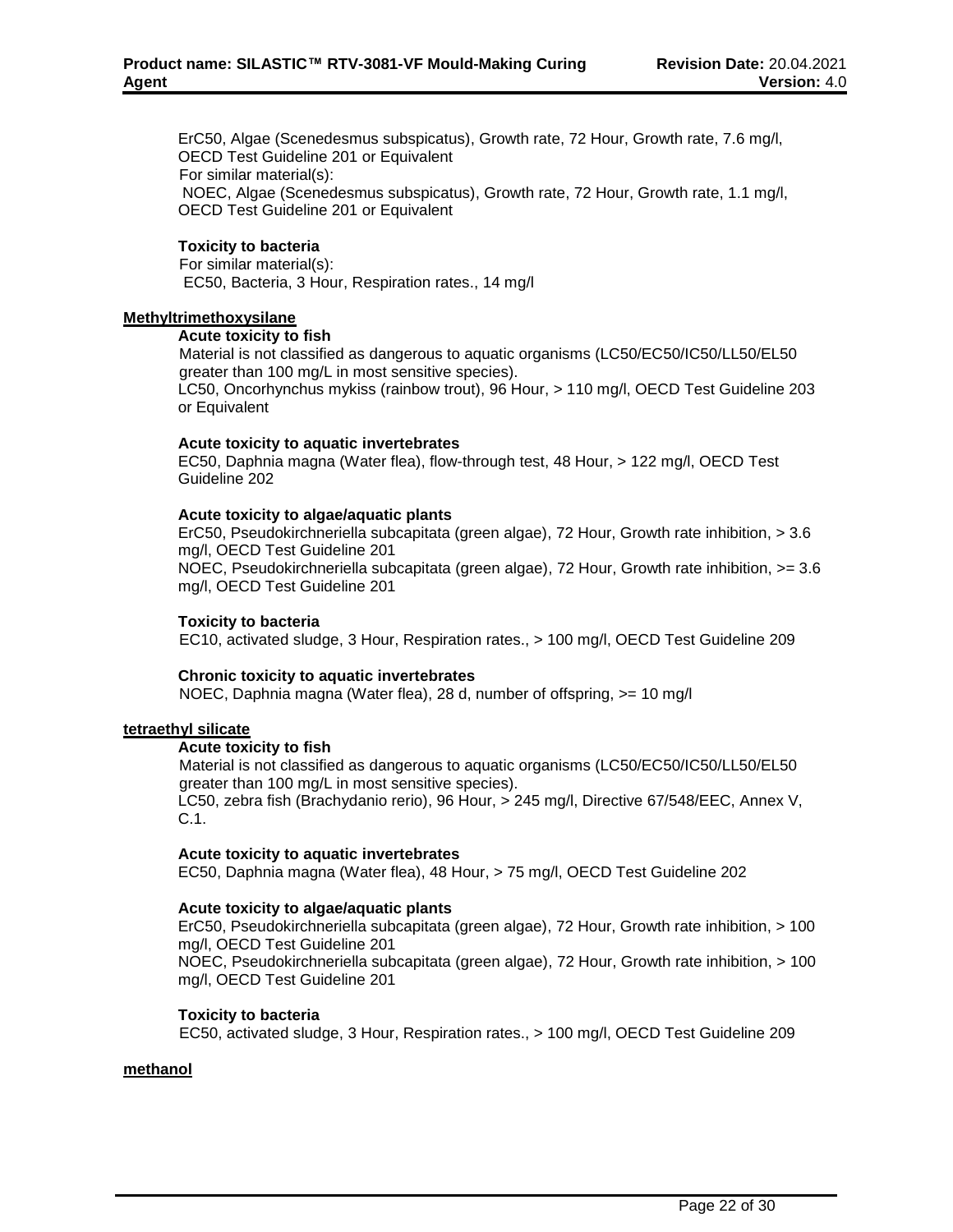### **Acute toxicity to fish**

Material is practically non-toxic to aquatic organisms on an acute basis (LC50/EC50/EL50/LL50 >100 mg/L in the most sensitive species tested). Material is not classified as dangerous to aquatic organisms (LC50/EC50/IC50/LL50/EL50 greater than 100 mg/L in most sensitive species). LC50, Bluegill sunfish (Lepomis macrochirus), flow-through test, 96 Hour, 15,400 mg/l

#### **Acute toxicity to aquatic invertebrates**

LC50, Daphnia magna (Water flea), 48 Hour, > 10,000 mg/l

#### **Acute toxicity to algae/aquatic plants**

ErC50, Pseudokirchneriella subcapitata (green algae), 96 Hour, Growth rate, 22,000 mg/l, OECD Test Guideline 201 or Equivalent

#### **Toxicity to bacteria**

IC50, activated sludge, 3 Hour, Respiration rates., > 1,000 mg/l, OECD Test Guideline 209

#### **Chronic toxicity to fish**

NOEC, Oryzias latipes (Orange-red killifish), 200 Hour, 15,800 mg/l

#### **Dimethyldimethoxysilane**

#### **Acute toxicity to fish**

Material is not classified as dangerous to aquatic organisms (LC50/EC50/IC50/LL50/EL50 greater than 100 mg/L in most sensitive species). Based on data from similar materials LC50, Oncorhynchus mykiss (rainbow trout), 96 Hour, > 126 mg/l, OECD Test Guideline 203

#### **Acute toxicity to aquatic invertebrates**

EC50, Daphnia magna (Water flea), 48 Hour, > 119 mg/l, OECD Test Guideline 202

## **Acute toxicity to algae/aquatic plants**

Based on data from similar materials EC50, Pseudokirchneriella subcapitata (green algae), 72 Hour, > 118 mg/l, OECD Test Guideline 201

## **Toxicity to bacteria**

Based on data from similar materials EC50, 3 Hour, > 100 mg/l, OECD Test Guideline 209

#### **12.2 Persistence and degradability**

## **Bis[(2-ethyl-2,5-dimethylhexanoyl)oxy](dimethyl)stannane**

**Biodegradability:** For similar material(s): Material is expected to biodegrade very slowly (in the environment). Fails to pass OECD/EEC tests for ready biodegradability. For similar material(s): 10-day Window: Fail **Biodegradation:** 3 % **Exposure time:** 28 d **Method:** OECD Test Guideline 301F or Equivalent

#### **Methyltrimethoxysilane**

**Biodegradability:** Based on stringent OECD test guidelines, this material cannot be considered as readily biodegradable; however, these results do not necessarily mean that the material is not biodegradable under environmental conditions.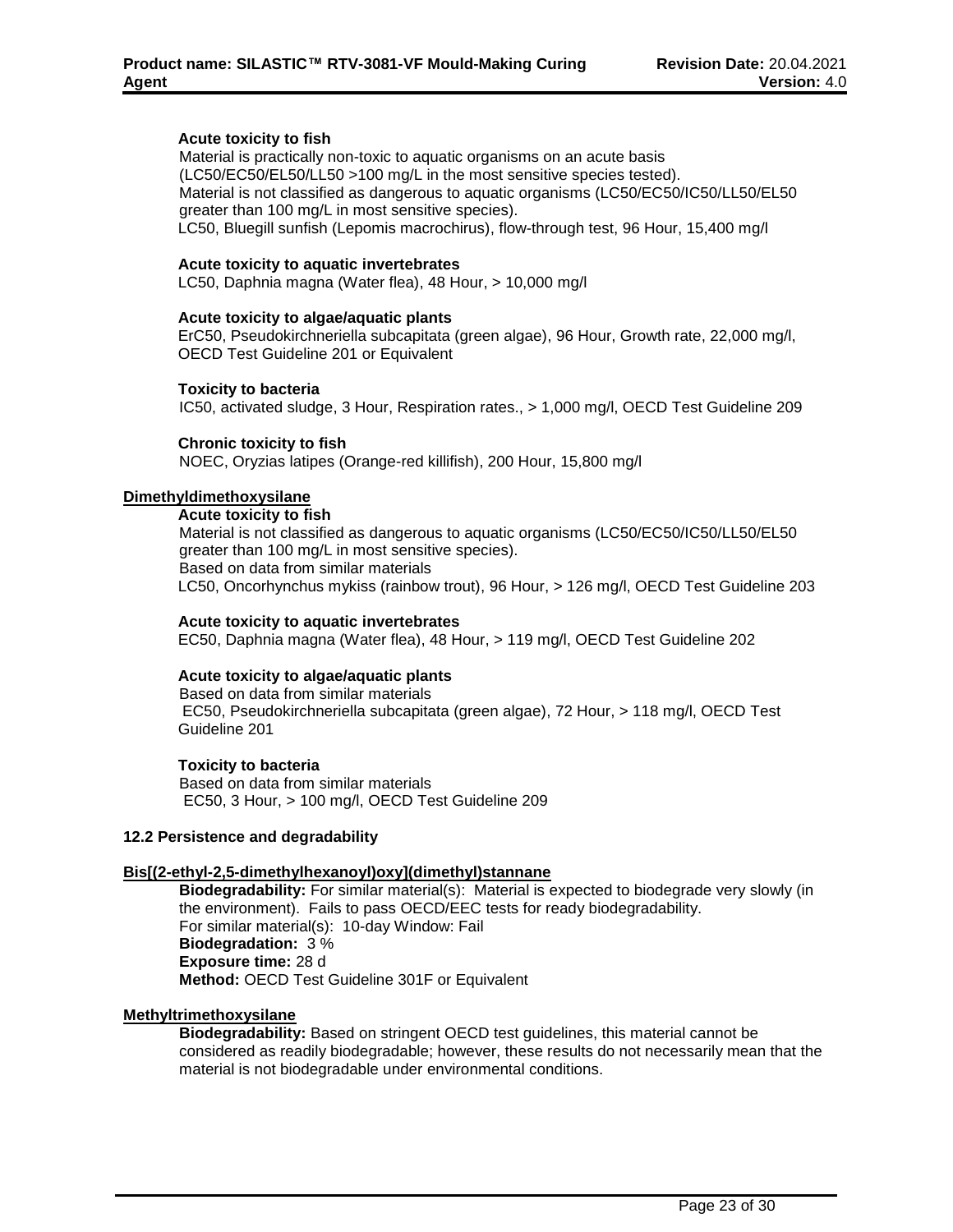**Biodegradation:** 54 % **Exposure time:** 28 d **Method:** Regulation (EC) No. 440/2008, Annex, C.4-A

## **tetraethyl silicate**

**Biodegradability:** Material is readily biodegradable. Passes OECD test(s) for ready biodegradability. 10-day Window: Pass **Biodegradation:** 98 % **Exposure time:** 28 d **Method:** OECD Test Guideline 301A or Equivalent

## **Stability in Water (1/2-life)**

Hydrolysis, DT50, 4.4 Hour, pH 7, Half-life Temperature 25 °C, OECD Test Guideline 111

## **methanol**

**Biodegradability:** Material is readily biodegradable. Passes OECD test(s) for ready biodegradability.

## **Dimethyldimethoxysilane**

**Biodegradability:** For similar material(s): Material is not readily biodegradable according to OECD/EEC guidelines. 10-day Window: Fail **Biodegradation:** 0 % **Exposure time:** 28 d

**Stability in Water (1/2-life)** Hydrolysis, DT50, < 0.6 Hour, pH 7

## **12.3 Bioaccumulative potential**

## **Bis[(2-ethyl-2,5-dimethylhexanoyl)oxy](dimethyl)stannane**

**Bioaccumulation:** No relevant data found.

## **Methyltrimethoxysilane**

**Bioaccumulation:** Bioconcentration potential is low (BCF < 100 or Log Pow < 3). **Partition coefficient: n-octanol/water(log Pow):** -0.82 Estimated.

## **tetraethyl silicate**

**Bioaccumulation:** Bioconcentration potential is moderate (BCF between 100 and 3000 or Log Pow between 3 and 5).

**Partition coefficient: n-octanol/water(log Pow):** 3.18 EU Method A.8 (Partition Coefficient)

## **methanol**

**Bioaccumulation:** Bioconcentration potential is low (BCF < 100 or Log Pow < 3). **Partition coefficient: n-octanol/water(log Pow):** -0.77 Measured **Bioconcentration factor (BCF):** < 10 Leuciscus idus (Golden orfe) Measured

## **Dimethyldimethoxysilane**

**Bioaccumulation:** Bioconcentration potential is low (BCF < 100 or Log Pow < 3). **Partition coefficient: n-octanol/water(log Pow):** Pow: 2 estimated **Bioconcentration factor (BCF):** 3.16 Estimated.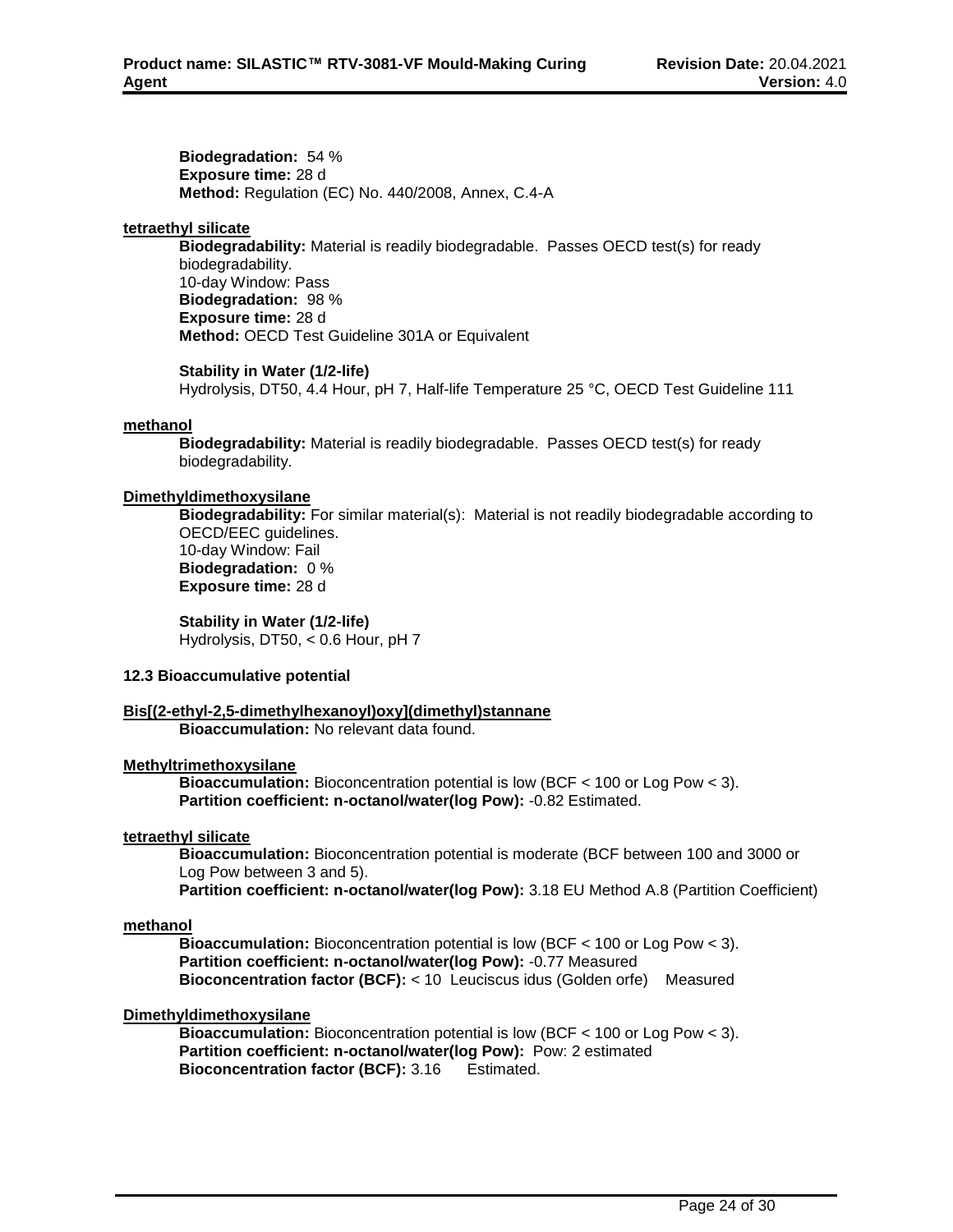#### **12.4 Mobility in soil**

#### **Bis[(2-ethyl-2,5-dimethylhexanoyl)oxy](dimethyl)stannane**

No relevant data found.

#### **Methyltrimethoxysilane**

No relevant data found.

#### **tetraethyl silicate**

No relevant data found.

### **methanol**

**Partition coefficient (Koc):** 0.44 Estimated.

#### **Dimethyldimethoxysilane**

**Partition coefficient (Koc):** 168.6 Estimated.

## **12.5 Results of PBT and vPvB assessment**

#### **Bis[(2-ethyl-2,5-dimethylhexanoyl)oxy](dimethyl)stannane**

This substance has not been assessed for persistence, bioaccumulation and toxicity (PBT).

## **Methyltrimethoxysilane**

This substance is not considered to be persistent, bioaccumulating and toxic (PBT). This substance is not considered to be very persistent and very bioaccumulating (vPvB).

#### **tetraethyl silicate**

This substance is not considered to be persistent, bioaccumulating and toxic (PBT). This substance is not considered to be very persistent and very bioaccumulating (vPvB).

#### **methanol**

This substance is not considered to be persistent, bioaccumulating and toxic (PBT). This substance is not considered to be very persistent and very bioaccumulating (vPvB).

## **Dimethyldimethoxysilane**

This substance has not been assessed for persistence, bioaccumulation and toxicity (PBT).

## **12.6 Endocrine disrupting properties**

The substance/mixture does not contain components considered to have endocrine disrupting properties according to REACH Article 57(f) or Commission Delegated regulation (EU) 2017/2100 or Commission Regulation (EU) 2018/605 at levels of 0.1% or higher.

## **Bis[(2-ethyl-2,5-dimethylhexanoyl)oxy](dimethyl)stannane**

The substance is not considered to have endocrine disrupting properties according to REACH Article 57(f), Commission Regulation (EU) 2018/605 or Commission Delegated Regulation (EU) 2017/2100.

## **Methyltrimethoxysilane**

The substance is not considered to have endocrine disrupting properties according to REACH Article 57(f), Commission Regulation (EU) 2018/605 or Commission Delegated Regulation (EU) 2017/2100.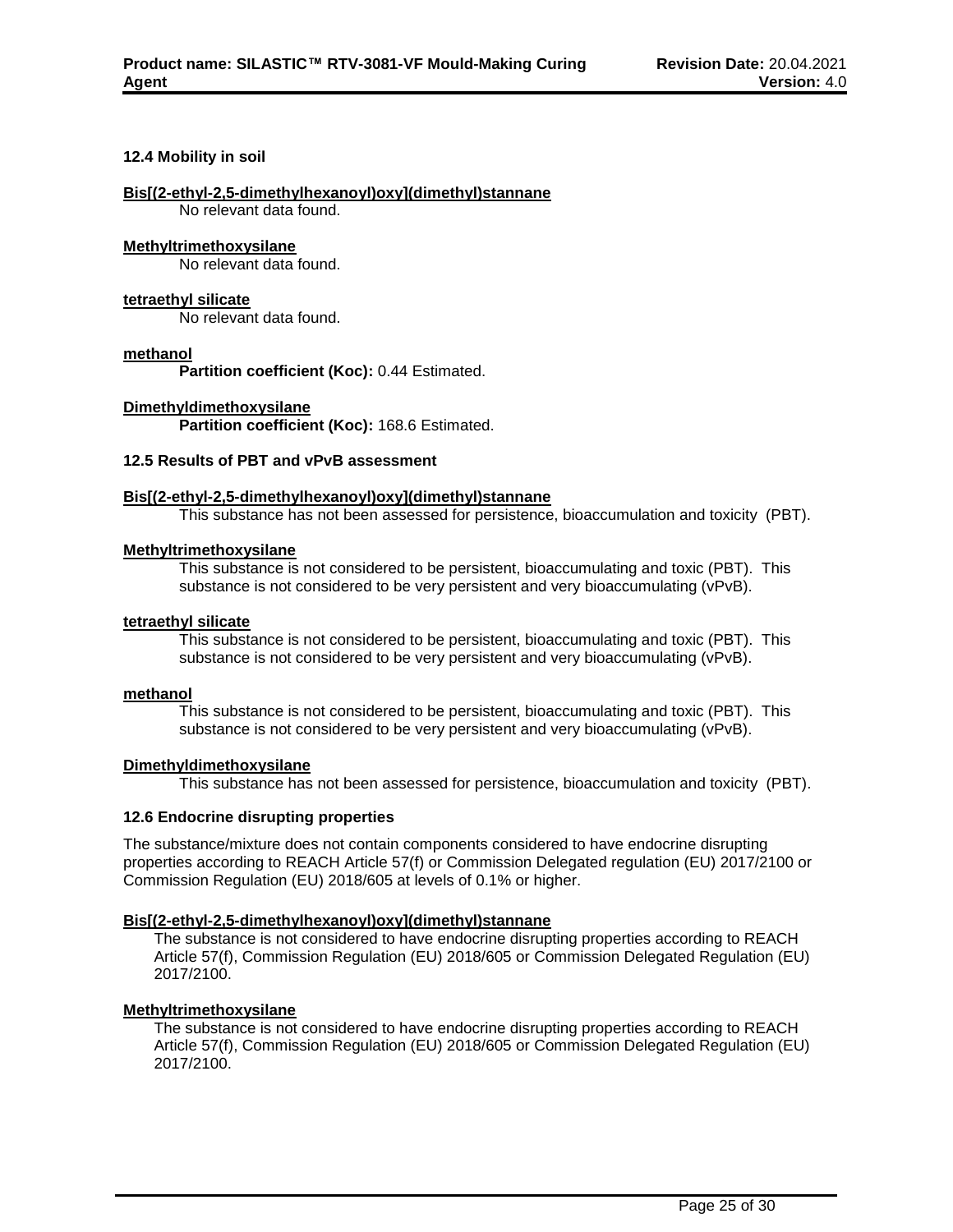## **tetraethyl silicate**

The substance is not considered to have endocrine disrupting properties according to REACH Article 57(f), Commission Regulation (EU) 2018/605 or Commission Delegated Regulation (EU) 2017/2100.

#### **methanol**

The substance is not considered to have endocrine disrupting properties according to REACH Article 57(f), Commission Regulation (EU) 2018/605 or Commission Delegated Regulation (EU) 2017/2100.

#### **Dimethyldimethoxysilane**

The substance is not considered to have endocrine disrupting properties according to REACH Article 57(f), Commission Regulation (EU) 2018/605 or Commission Delegated Regulation (EU) 2017/2100.

### **12.7 Other adverse effects**

### **Bis[(2-ethyl-2,5-dimethylhexanoyl)oxy](dimethyl)stannane**

This substance is not on the Montreal Protocol list of substances that deplete the ozone layer.

## **Methyltrimethoxysilane**

This substance is not on the Montreal Protocol list of substances that deplete the ozone layer.

#### **tetraethyl silicate**

This substance is not on the Montreal Protocol list of substances that deplete the ozone layer.

#### **methanol**

This substance is not on the Montreal Protocol list of substances that deplete the ozone layer.

## **Dimethyldimethoxysilane**

This substance is not on the Montreal Protocol list of substances that deplete the ozone layer.

## **SECTION 13: DISPOSAL CONSIDERATIONS**

## **13.1 Waste treatment methods**

Do not dump into any sewers, on the ground, or into any body of water. This product, when being disposed of in its unused and uncontaminated state should be treated as a hazardous waste according to EC Directive 2008/98/EC. Any disposal practices must be in compliance with all national and provincial laws and any municipal or local by-laws governing hazardous waste. For used, contaminated and residual materials additional evaluations may be required.

The definitive assignment of this material to the appropriate EWC group and thus its proper EWC code will depend on the use that is made of this material. Contact the authorized waste disposal services.

## **SECTION 14: TRANSPORT INFORMATION**

## **Classification for ROAD and Rail transport (ADR/RID):**

**14.1 UN number or ID number** UN 1993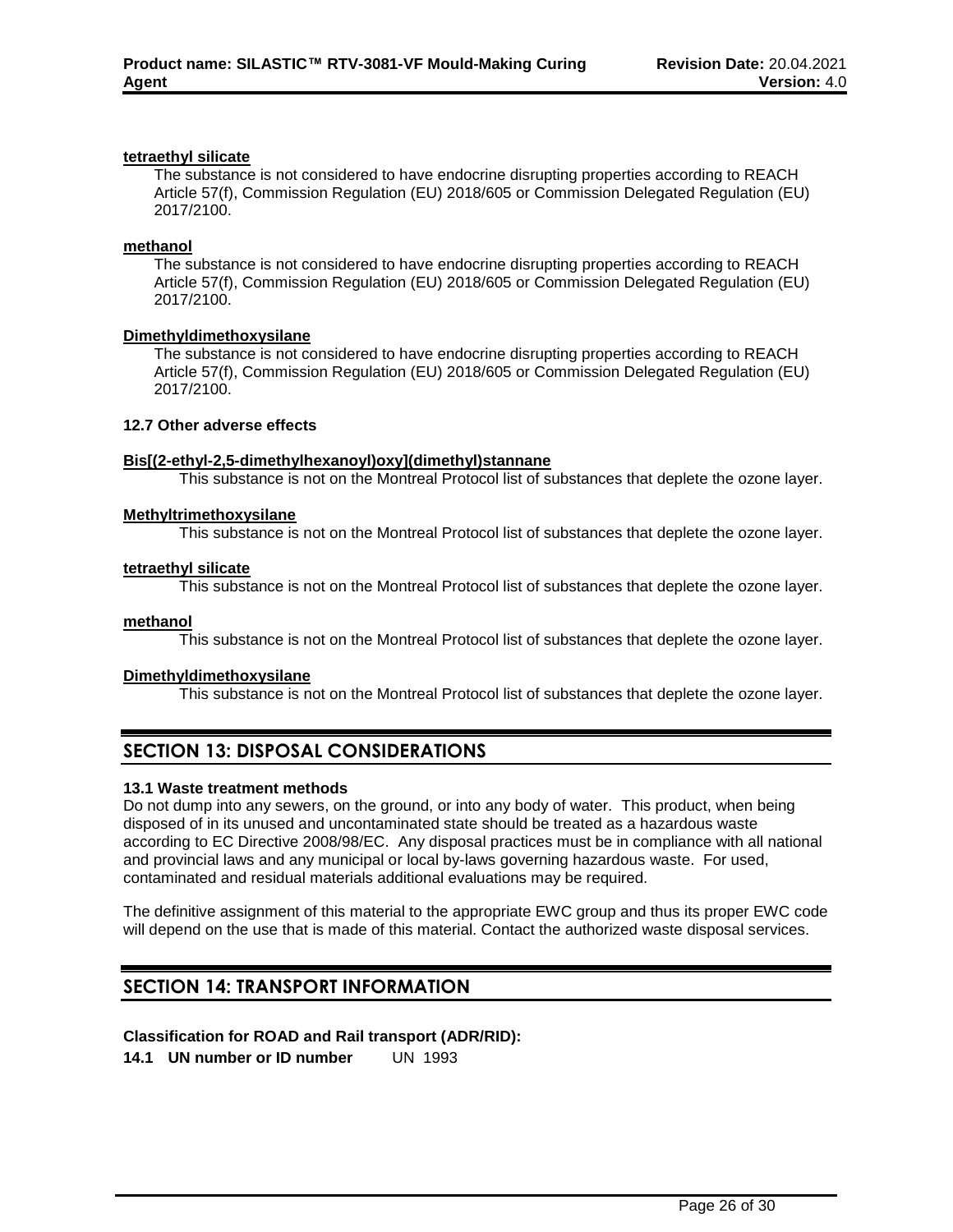|      | 14.2 UN proper shipping name      | FLAMMABLE LIQUID, N.O.S. (Methyltrimethoxysilane,<br>Tetraethoxysilane) |
|------|-----------------------------------|-------------------------------------------------------------------------|
|      | 14.3 Transport hazard class(es)   | 3                                                                       |
| 14.4 | Packing group                     | Ш                                                                       |
|      | 14.5 Environmental hazards        | Not considered environmentally hazardous based on<br>available data.    |
|      | 14.6 Special precautions for user | Hazard Identification Number: 30                                        |

## **Classification for INLAND waterways (ADNR/ADN): Consult your Dow contact before transporting by inland waterway**

## **Classification for SEA transport (IMO-IMDG):**

|      | 14.1 UN number or ID number                                          | UN 1993                                                                 |
|------|----------------------------------------------------------------------|-------------------------------------------------------------------------|
|      | 14.2 UN proper shipping name                                         | FLAMMABLE LIQUID, N.O.S. (Methyltrimethoxysilane,<br>Tetraethoxysilane) |
|      | 14.3 Transport hazard class(es)                                      | 3                                                                       |
| 14.4 | <b>Packing group</b>                                                 | Ш                                                                       |
|      | 14.5 Environmental hazards                                           | Not considered as marine pollutant based on available data.             |
|      | 14.6 Special precautions for user                                    | $EmS: F-E, S-E$                                                         |
| 14.7 | Maritime transport in bulk<br>according to IMO<br><b>instruments</b> | Consult IMO regulations before transporting ocean bulk                  |

## **Classification for AIR transport (IATA/ICAO):**

| 14.1 UN number or ID number                                 | UN 1993                                                                 |
|-------------------------------------------------------------|-------------------------------------------------------------------------|
| 14.2 UN proper shipping name                                | Flammable liquid, n.o.s. (Methyltrimethoxysilane,<br>Tetraethoxysilane) |
| 14.3 Transport hazard class(es)                             | 3                                                                       |
| 14.4 Packing group                                          | Ш                                                                       |
| 14.5 Environmental hazards                                  | Not applicable                                                          |
| <b>14.6 Special precautions for user</b> No data available. |                                                                         |

This information is not intended to convey all specific regulatory or operational requirements/information relating to this product. Transportation classifications may vary by container volume and may be influenced by regional or country variations in regulations. Additional transportation system information can be obtained through an authorized sales or customer service representative. It is the responsibility of the transporting organization to follow all applicable laws, regulations and rules relating to the transportation of the material.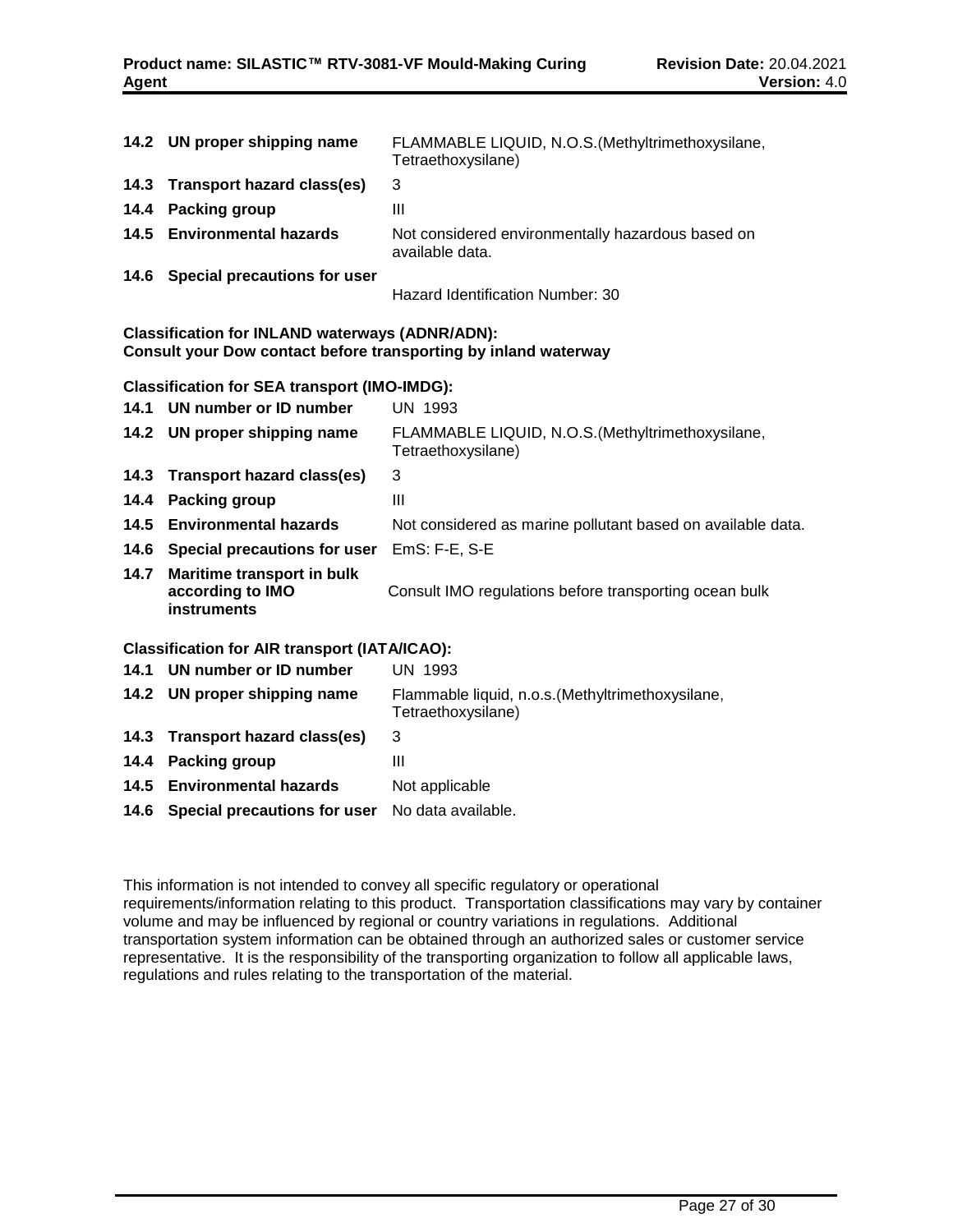## **SECTION 15: REGULATORY INFORMATION**

## **15.1 Safety, health and environmental regulations/legislation specific for the substance or mixture**

## **REACh Regulation (EC) No 1907/2006**

This product contains only components that have been either registered, are exempt from registration, are regarded as registered or are not subject to registration according to Regulation (EC) No. 1907/2006 (REACH)., The aforementioned indications of the REACH registration status are provided in good faith and believed to be accurate as of the effective date shown above. However, no warranty, express or implied, is given. It is the buyer´s/user´s responsibility to ensure that his/her understanding of the regulatory status of this product is correct.

**REACH - Restrictions on the manufacture, placing on the market and use of certain dangerous substances, preparations and articles (Annex XVII)** Conditions of restriction for the following entries should be considered: Number on list 3 Bis[(2-ethyl-2,5 dimethylhexanoyl)oxy](dimethyl)stannane (Number on list 20) methanol (Number on list 69)

## **Seveso III: Directive 2012/18/EU of the European Parliament and of the Council on the control of major-accident hazards involving dangerous substances.**

Listed in Regulation: FLAMMABLE LIQUIDS Number in Regulation: P5c 5,000 t 50,000 t

## **Further information**

Take note of Directive 94/33/EC on the protection of young people at work or stricter national regulations, where applicable.

## **15.2 Chemical safety assessment**

No Chemical Safety Assessment has been carried out for this substance/mixture.

## **SECTION 16: OTHER INFORMATION**

## **Full text of H-Statements referred to under sections 2 and 3.**

- H225 Highly flammable liquid and vapour. H226 Flammable liquid and vapour. H<sub>301</sub> Toxic if swallowed.
- H302 Harmful if swallowed.
- H311 Toxic in contact with skin.
- H315 Causes skin irritation.
- H317 May cause an allergic skin reaction.
- H319 Causes serious eye irritation.
- H331 Toxic if inhaled.
- H332 Harmful if inhaled.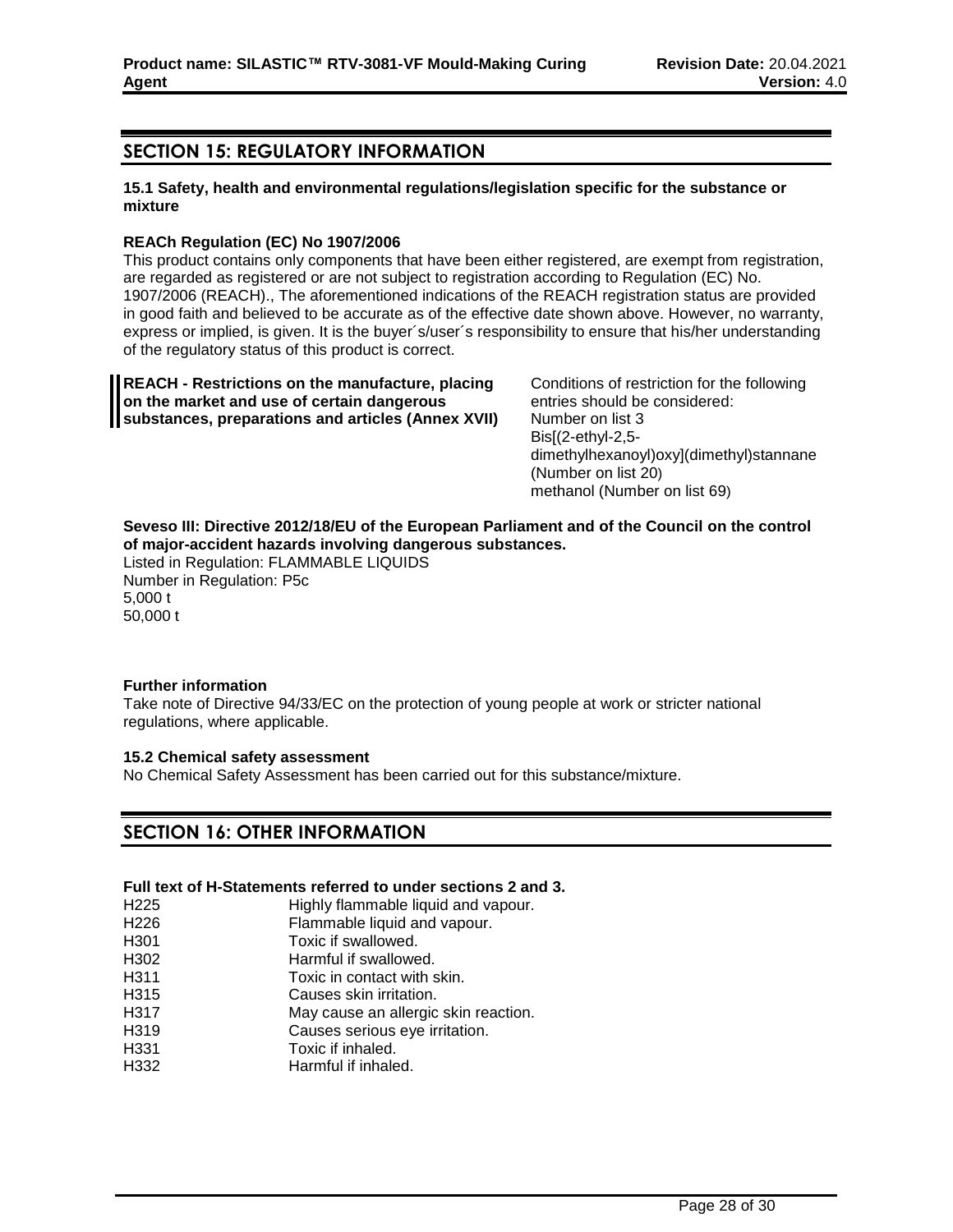| H335 | May cause respiratory irritation.                    |
|------|------------------------------------------------------|
| H361 | Suspected of damaging fertility or the unborn child. |
| H370 | Causes damage to organs if swallowed.                |
| H412 | Harmful to aquatic life with long lasting effects.   |

#### **Classification and procedure used to derive the classification for mixtures according to Regulation (EC) No 1272/2008**

Flam. Liq. - 3 - H226 - Based on product data or assessment Skin Irrit. - 2 - H315 - Calculation method Skin Sens. - 1 - H317 - Calculation method

## **Revision**

Identification Number: 4107688 / A279 / Issue Date: 20.04.2021 / Version: 4.0 Most recent revision(s) are noted by the bold, double bars in left-hand margin throughout this document.

#### **Legend**

| 2006/15/EC             | Europe. Indicative occupational exposure limit values                             |
|------------------------|-----------------------------------------------------------------------------------|
| 2017/164/EU            | Europe. Commission Directive 2017/164/EU establishing a fourth list of indicative |
|                        | occupational exposure limit values                                                |
| <b>ACGIH</b>           | USA. ACGIH Threshold Limit Values (TLV)                                           |
| <b>ACGIH BEI</b>       | ACGIH - Biological Exposure Indices (BEI)                                         |
| Dow IHG                | Dow Industrial Hygiene Guideline                                                  |
| GB EH40                | UK. EH40 WEL - Workplace Exposure Limits                                          |
| <b>STEL</b>            | Short-term exposure limit                                                         |
| <b>TWA</b>             | Time weighted average                                                             |
| Acute Tox.             | Acute toxicity                                                                    |
| <b>Aquatic Chronic</b> | Long-term (chronic) aquatic hazard                                                |
| Eye Irrit.             | Eye irritation                                                                    |
| Flam. Liq.             | Flammable liquids                                                                 |
| Repr.                  | Reproductive toxicity                                                             |
| Skin Irrit.            | Skin irritation                                                                   |
| Skin Sens.             | Skin sensitisation                                                                |
| STOT SE                | Specific target organ toxicity - single exposure                                  |

## **Full text of other abbreviations**

ADN - European Agreement concerning the International Carriage of Dangerous Goods by Inland Waterways; ADR - European Agreement concerning the International Carriage of Dangerous Goods by Road; AIIC - Australian Inventory of Industrial Chemicals; ASTM - American Society for the Testing of Materials; bw - Body weight; CLP - Classification Labelling Packaging Regulation; Regulation (EC) No 1272/2008; CMR - Carcinogen, Mutagen or Reproductive Toxicant; DIN - Standard of the German Institute for Standardisation; DSL - Domestic Substances List (Canada); ECHA - European Chemicals Agency; EC-Number - European Community number; ECx - Concentration associated with x% response; ELx - Loading rate associated with x% response; EmS - Emergency Schedule; ENCS - Existing and New Chemical Substances (Japan); ErCx - Concentration associated with x% growth rate response; GHS - Globally Harmonized System; GLP - Good Laboratory Practice; IARC - International Agency for Research on Cancer; IATA - International Air Transport Association; IBC - International Code for the Construction and Equipment of Ships carrying Dangerous Chemicals in Bulk; IC50 - Half maximal inhibitory concentration; ICAO - International Civil Aviation Organization; IECSC - Inventory of Existing Chemical Substances in China; IMDG - International Maritime Dangerous Goods; IMO - International Maritime Organization; ISHL - Industrial Safety and Health Law (Japan); ISO -